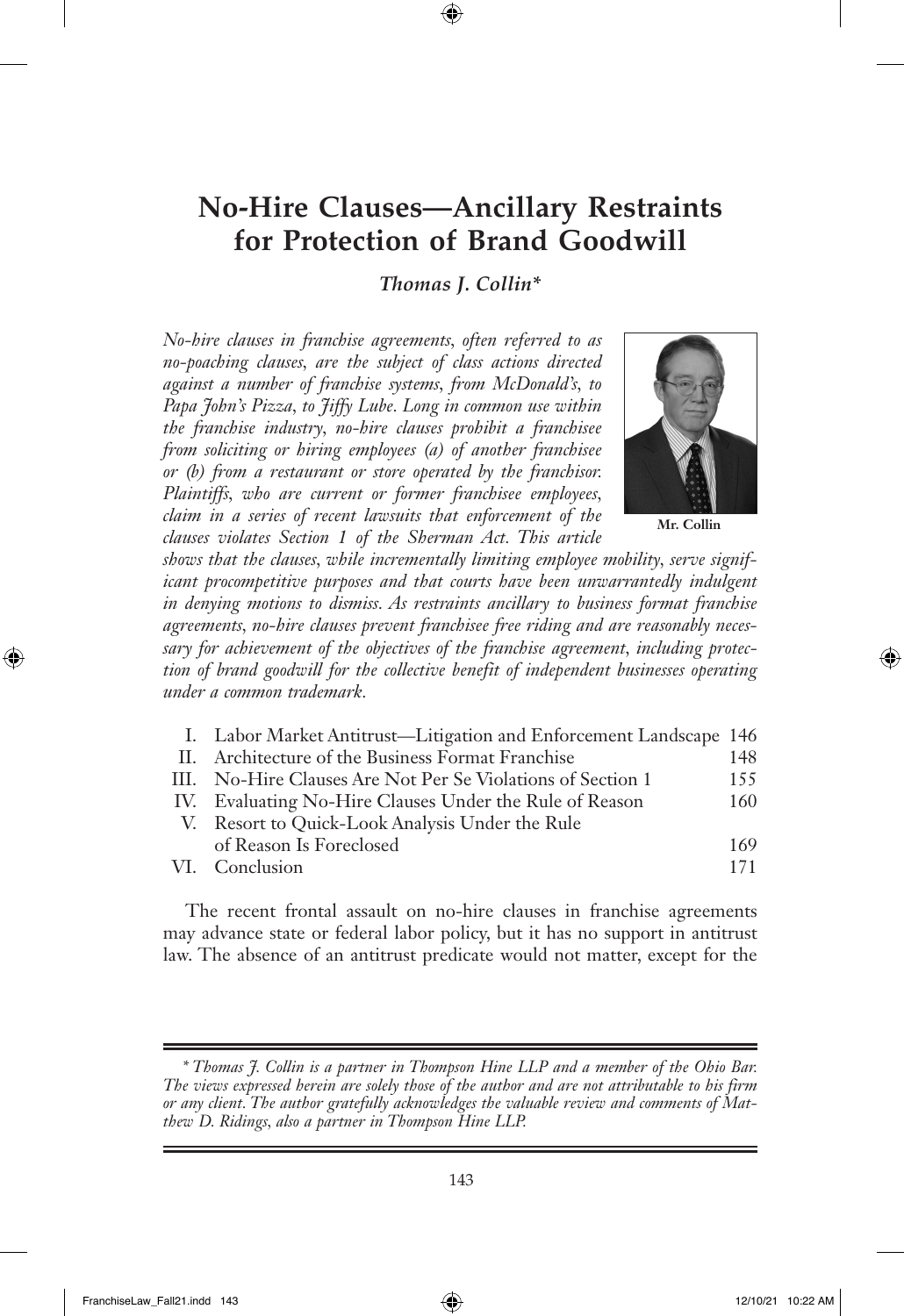awkward fact that all federal court litigation challenging no-hire clauses to date stands on claimed violations of Section 1 of the Sherman Act.<sup>1</sup> A franchisee's promise not to hire employees from the franchisor or from franchisees operating under the franchisor's trademark does not violate Section 1 when the statute is properly applied. It is not per se illegal as the product of a conspiracy among franchisees, and it is not a violation under the rule of reason, whether using truncated or full analysis.

This article will show that courts have failed to address the unique context in which no-hire clauses arise—the business format franchise—and that, when correctly analyzed, a no-hire clause is valid and enforceable against the franchisee as a restraint ancillary to the franchise agreement, the core component of which is a trademark license.

In a product franchise or conventional dealership or distributorship, the trademark licensee is engaged in reselling a product manufactured by the owner of the trademark, and quality is under the direct control of the manufacturer. In a business format franchise, in contrast, goodwill associated with the franchisor's trademark is created by independent businesses selling goods or services under the franchisor's mark. The difference is crucial, because it means that the business format franchisor must regulate all aspects of a franchisee's operation to ensure sale of goods or services of uniform quality from one retail outlet to the next. The no-hire clause guards against franchisee free riding that could otherwise vitiate brand goodwill.

This article examines the no-hire clause which is the subject of all of the reported cases—a promise by the franchisee that it will not, during the term of the franchise, hire or solicit for employment an employee of the franchisor or another franchisee.<sup>2</sup> The clause previously found in the McDonald's standard franchise agreement is representative:

<sup>1.</sup> 15 U.S.C. § 1. Section 1 declares illegal "[e]very contract, combination in the form of trust or otherwise, or conspiracy, in restraint of trade or commerce among the several States, or with foreign nations . . . . "

<sup>2.</sup> For reported cases, see Arrington v. Burger King Worldwide, Inc., 448 F. Supp. 3d 1322, 1326-27 (S.D. Fla. 2020) (franchisee shall not induce a franchisor employee or an employee of another franchisee to leave employment and shall not employ any such person for six months after he or she has left such employment); Ogden v. Little Caesar Enters., 393 F. Supp. 3d 622, 628 (E.D. Mich. 2019) (franchise shall not employ or seek to employ any person in a managerial capacity who in the last six months has been employed by franchisor or another franchisee); Fuentes v. Royal Dutch Shell PLC, No. 18-5174, 2019 U.S. Dist. LEXIS 224708, at \*2 (E.D. Pa. Nov. 25, 2019) (franchisee shall not hire another Jiffy Lube franchisee's employee); Robinson v. Jackson Hewitt, Inc., No. 19-9066 (SDW) (LDW), 2019 U.S. Dist. LEXIS 188962, at \*3 (D.N.J. Oct. 31, 2019) (franchisee shall not during the term of the franchise agreement and for two years thereafter solicit for employment or hire any person who in the immediate past year was employed by franchisor or another franchisee); *In re* Papa John's Emp. & Franchisee Emp. Antitrust Litig., No. 3:18-CV-00825-JHM, 2019 WL 5386484, at \*1 (W.D. Ky. Oct. 21, 2019) (franchisee shall not employ during the term of the franchise agreement or for one year thereafter any person employed by franchisor or another franchisee); Blanton v. Domino's Pizza Franchising LLC, No. 18-13207, 2019 U.S. Dist. LEXIS 87737, at \*3 (E.D. Mich. May 24, 2019) (franchisee shall not solicit or employ any person who is employed by franchisor or another franchisee); Butler v. Jimmy John's Franchise, LLC, 331 F. Supp.3d 786, 790 (S.D. Ill. 2018) (franchisee may not solicit for employment or hire a person who has been employed in the last twelve months by franchisor or another franchisee); Yi v. SK Bakeries, LLC, No.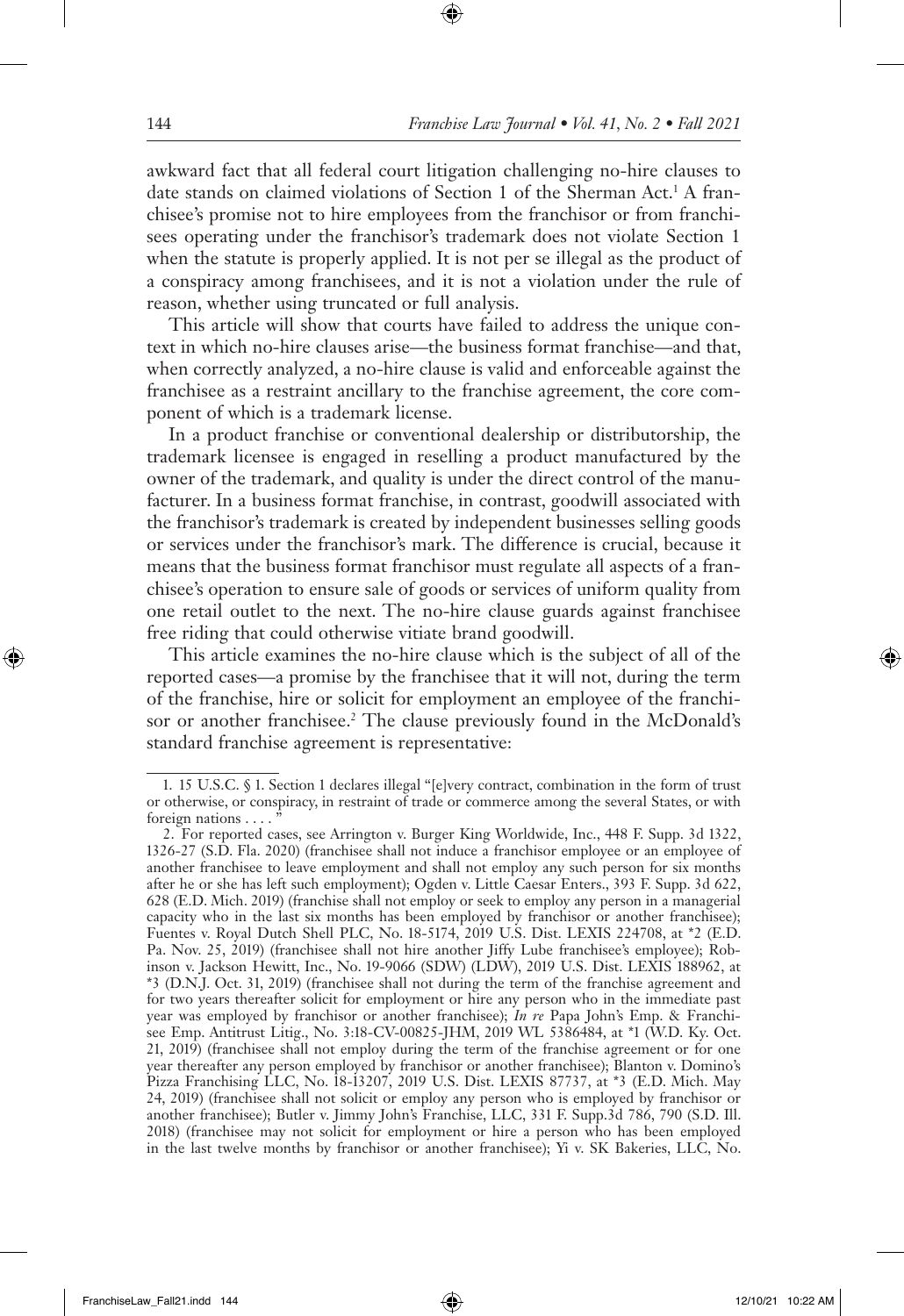*Interference With Employment Relations of Others.* During the term of this Franchise, Franchisee shall not employ or seek to employ any person who is at the time employed by McDonalds, any of its subsidiaries, or by any person who is at the time operating a McDonald's restaurant or otherwise induce, directly or indirectly, such person to leave such employment. This paragraph [] shall not be violated if such person has left the employ of any of the foregoing parties for a period in excess of six (6) months.3

To the extent the clause bars franchisee solicitation or employment of the franchisor's employees, it is assumed that the goal is the same as it is for franchisee employees—to prevent a franchisee from hiring operating personnel away from other store locations in the franchise, whether franchisorowned or franchisee-owned.4

Courts have so far failed to recognize that such restraints have no exact counterpart in case law addressing either vertical or horizontal restraints, and, before the current litigation, no federal court had ever considered the competitive effects under Section 1 of a no-hire clause in a franchise agreement.<sup>5</sup> In the total absence of any judicial experience, the legality of the clause must be evaluated under the rule of reason. For simplicity, this article assumes that the agreement between a franchisor and its franchisee satisfies the joint conduct requirement of Section 1.6

This article will outline in Part I the use of the Sherman Act to challenge restraints on employee hiring, leading up to the present class-action litigation. In Part II, it will describe the business format franchise and explain why no-hire clauses must be understood as restraints ancillary to trademark license agreements. Part III will show why the restraints are not per se

<sup>18-5627</sup> RJB, 2018 U.S. Dist. LEXIS 220966, at \*3 (W.D. Wash. Nov. 13, 2018) (franchisee shall not employ or seek to employ any person who is employed by franchisor (Cinnabon) or another franchisee); Deslandes v. McDonald's USA, LLC, No. 17 C 4857, 2018 U.S. Dist. LEXIS 105260, at \*5 (N.D. Ill. June 25, 2018) (franchisee shall not employ or seek to employ any person who has been employed in the last six months by franchisor or another franchisee).

<sup>3.</sup> *Deslandes*, 2018 U.S. Dist. LEXIS 105260, at \*5 (italics in original). McDonald's discontinued use of the clause in 2017, but it remains in franchise agreements applicable to some 13,000 McDonald's brand restaurants. *Id.* 

<sup>4.</sup> This article does not consider the antitrust implications of a provision, appearing in the Jimmy John's franchise agreement, making franchisees third-party beneficiaries of a no-hire clause and giving them an independent right to enforce it against other franchisees. *See Butler*, 331 F. Supp. 3d at 790.

<sup>5.</sup> The legality of a no-switching clause, as it was called, in a Jack-in-the-Box franchise agreement was at issue in *Williams v. I.B. Fischer Nevada*, 794 F. Supp. 1026 (D. Nev. 1992), *aff'd*, 999 F.2d 445 (9th Cir. 1993), a case brought by an employee seeking to move from one franchisee to another in the Jack-in-the-Box system. Holding that the franchisor and employee's franchisee were part of a unitary economic enterprise and, as such, could not conspire for purposes of § 1 of the Sherman Act, the court had no need to consider whether the no-switching clause violated § 1. *See id.* at 1331–32.

<sup>6.</sup> In *Arrington v. Burger King Worldwide, Inc*., 448 F. Supp. 3d 1322, 1332 (S.D. Fla. 2020), *appeal pending*, No. 20-13561 (11th Cir.), the court held that a franchise is a unitary enterprise and that a franchisor and its franchisees are therefore incapable of conspiring for purposes of § 1. Relying on *Copperweld Corp. v. Independence Tube Corp.*, 467 U.S. 752 (1984), the court held that plaintiffs had failed to state a claim that Burger King Corporation had conspired with its franchisees to prevent them from hiring employees of it or of other franchisees in violation of § 1. *Arrington*, 448 F. Supp. 3d at 1332.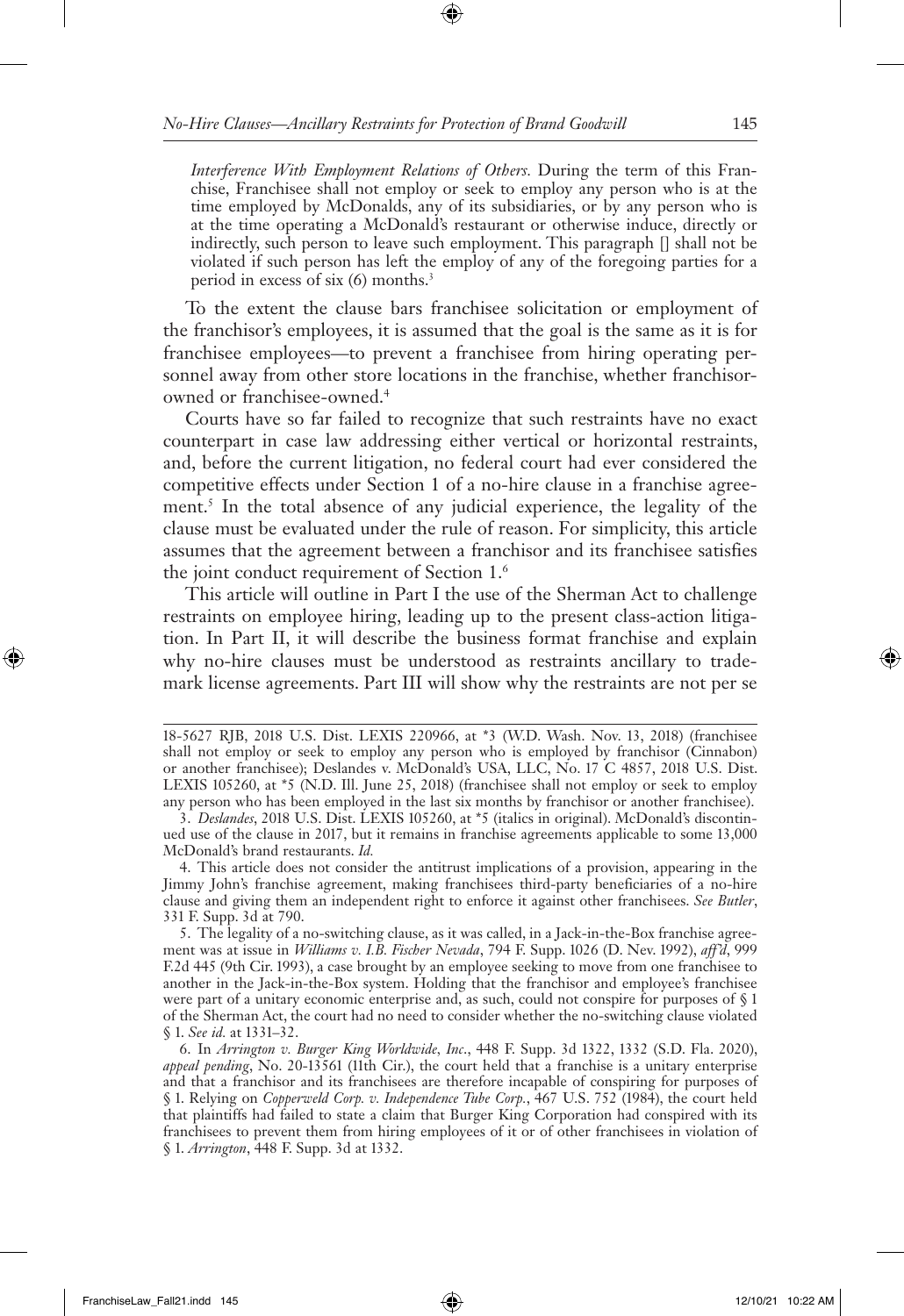unlawful under Section 1, and Part IV will explain why they do not violate Section 1 under the rule of reason. Finally, Part V demonstrates why a truncated rule-of-reason analysis cannot be used.

#### **I. Labor Market Antitrust—Litigation and Enforcement Landscape**

Antitrust law has a role to play in labor markets, and the normal rules apply. Employees have invoked Section 1 in repeated challenges to enforcement of noncompetition covenants. These challenges have been futile, however, because the legality of the covenants is tested under the rule of reason.7 As restraints ancillary to employment contracts, noncompetition covenants have no market effects. No matter how the relevant market is defined, a restraint impacting only a single employee has no anticompetitive effect on any market (other than the employee's own personal market).<sup>8</sup>

The situation changes dramatically when an agreement between two employers is the subject of a Section 1 challenge. A firm's promise that it will not solicit or hire a competitor's employees is a horizontal market allocation,<sup>9</sup> and a division of markets between competitors is presumptively illegal unless in furtherance of a joint venture or other procompetitive integration.<sup>10</sup> The Department of Justice (DOJ), beginning in 2010, initiated a series of civil

10. *See, e.g.*, Rothery Storage & Van Co. v. Atlas Van Lines, Inc., 792 F.2d 210, 229 (D.C. Cir. 1986) ("[A] naked horizontal restraint, one that does not accompany a contract integration, can have no purpose other than restricting output and raising prices, and so is illegal per se; an ancillary horizontal restraint, one that is part of an integration of economic activities of the a parties and appears capable of enhancing the group's efficiency, is to be judged according to its purpose and effect.").

<sup>7.</sup> *See, e.g.*, Bradford v. N.Y. Times Co., 501 F.2d 51, 60 (2d Cir. 1974) (rejecting per se illegality under § 1 and holding that "rule of reason considerations continue to apply" to employee noncompetition covenants).

<sup>8.</sup> *See, e.g.*, Lektro-Vend Corp. v. Vendo Co., 660 F.2d 255, 269 (7th Cir. 1981) (holding that former employee had to prove more "than mere injury to a competitor" to establish that enforcement of noncompetition covenant had an adverse effect on a relevant market); Coleman v. Gen. Elec. Co., 643 F. Supp. 1229, 1243 (E.D. Tenn. 1986) (holding that covenant incident to sale of business division barring seller from soliciting division employees did not violate rule of reason, because "there is no more than a de minimis impact on the employment market and the anti-competitive impact, if any, is incidental to the effective transition of ownership from 3M to GE"), *aff'd per curiam*, 822 F.2d 59 (6th Cir. 1987). The fact that enforcement of an employee noncompetition covenant can have no measurable market impact means, in the blunt assessment of one recent commentator, that "antitrust law is a nullity for employment noncompetes." Eric A. Posner, *The Antitrust Challenge to Covenants not to Compete in Employment Contracts*, 83 Antitrust L.J. 165, 175 (2020).

<sup>9.</sup> *See, e.g.*, Markson v. CRST Int'l, Inc., No. 5:17-cv-01261-SB-SP, 2021 U.S. Dist. LEXIS 60368, at \*13–14 (C.D. Cal. Feb. 10, 2021) (holding that agreement among rivals to divide markets by not hiring each's employees was a per se violation of § 1); *In re* Ry. Indus. Emp. No-Poach Antitrust Litig., 395 F. Supp. 3d 464, 480–85 (W.D. Pa. 2019) (holding that no-hire agreements among competitors constituted a market allocation that may be per se illegal under § 1 and collecting cases on same); United States v. Kemp & Assocs., No. 2:16CR403 DS, 2019 U.S. Dist. LEXIS 28231, at \*6–9 (D. Utah Feb. 21, 2019) (holding that customer allocation agreement between competitors was per se illegal under § 1); United States v. eBay, Inc., 968 F. Supp. 2d 1030, 1038–40 (N.D. Cal. 2013) (acknowledging that no-hire agreement between defendants was a market allocation, but deferring until completion of discovery any ruling as to whether it should be deemed per se illegal under § 1).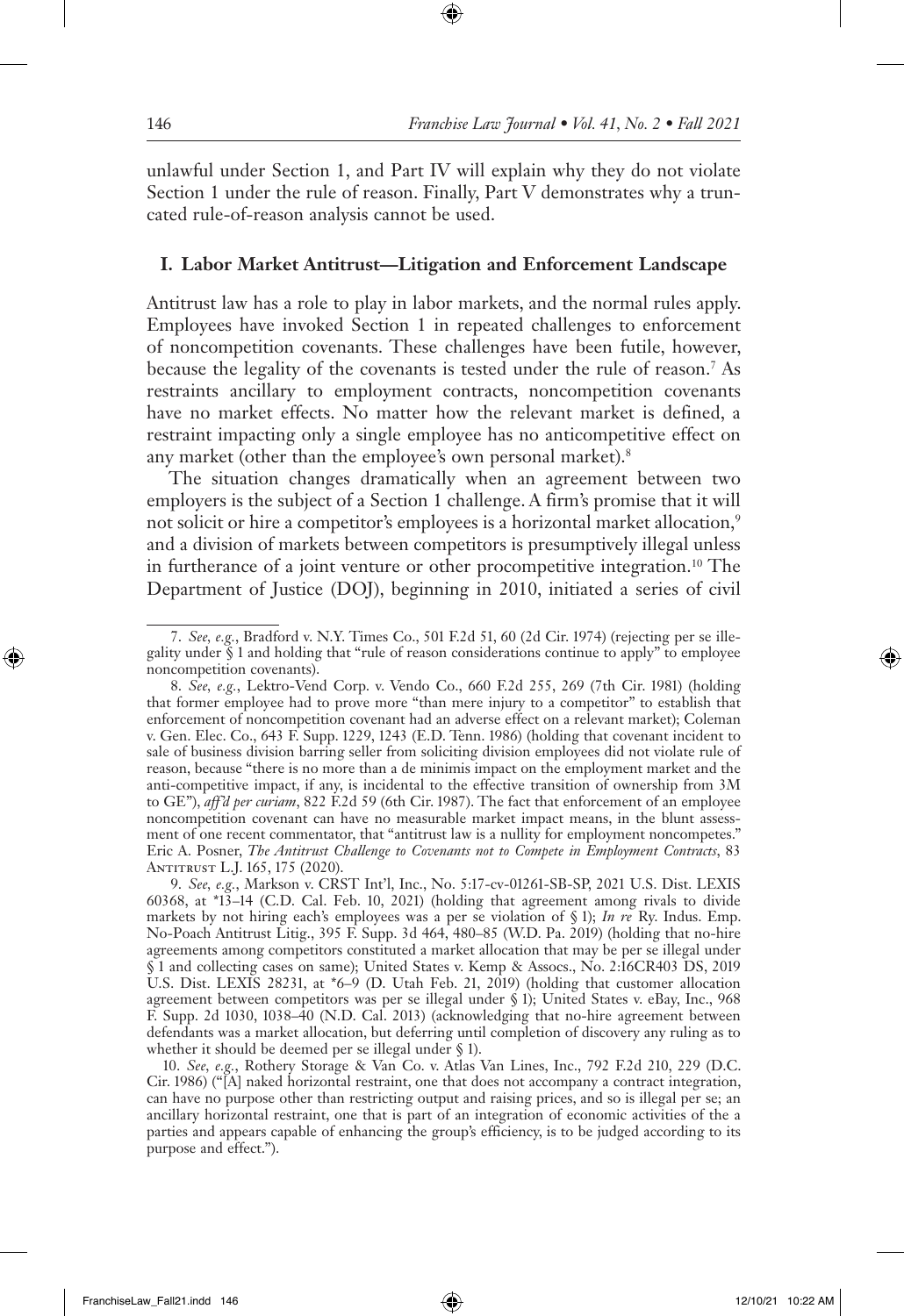enforcement actions against technology companies challenging such no-hire agreements.11 In conjunction with the Federal Trade Commission (FTC), the DOJ released in October 2016 a guide on enforcement policy on hiring agreements between rivals,<sup>12</sup> announcing that it would proceed criminally against parties to such agreements, which it deems per se illegal.<sup>13</sup> No such agreements between competing employers are at issue in the franchise litigation that is the subject of this article.

Economic reports on the impact of noncompetition agreements on wages and mobility of hourly workers brought attention to the use of no-hire clauses in franchise agreements,<sup>14</sup> and enforcement initiatives were launched against the franchising industry by early 2018. The Attorney General for the State of Washington began a program in early 2018 "to eliminate no-poach clauses in franchise agreements nationwide,"15 and it had concluded commitments with over 225 franchisors by early 2020.16 Other attorneys general subsequently initiated separate investigations into the use of no-hire clauses by franchisors.<sup>17</sup>

No-hire clauses in franchise agreements attracted the interest of Senators Cory Booker and Elizabeth Warren in the U.S. Senate at about the same time, and they sent letters in July 2018 to some ninety franchisors requesting information about their use of "no-poach clauses" in franchise

16. *Id.*

<sup>11.</sup> *See* Press Release, U. S. Dep't of Justice, Justice Department Requires Six High Tech Companies to Stop Entering into Anticompetitive Employee Solicitation Agreements (Sept. 24, 2010) (announcing consent decree with Adobe Systems Inc., Apple Inc., Google Inc., Intel Corp., Intuit Inc., and Pixar), https://www.justice.gov/opa/pr/justice-department -requires-six-high-tech-companies-stop-entering-anticompetitive-employee; U.S. Dep't of Justice, Press Release, Justice Department Requires Lucasfilm to Stop Entering into Anticompetitive Employee Solicitation Agreements (Dec. 21, 2010) (announcing consent decree with Lucasfilm Ltd. to discontinue agreement with Pixar not to cold call each other's employees), https://www .justice.gov/opa/pr/justice-department-requires-lucasfilm-stop-entering-anticompetitive -employee-solicitation. The Department of Justice filed an action against eBay, Inc. in 2012 challenging its agreement with Intuit not to hire each other's employees. *See eBay, Inc.,* 968 F. Supp. 2d at 1034.

<sup>12.</sup> U. S. Dep't of Justice & Fed. Trade Comm'n, Antitrust Guidance for Human Resource Professionals (Oct. 2016), https://www.justice.gov/atr/file/903511/download [hereinafter ANTITRUST GUIDANCE].

<sup>13.</sup> *Id.* at 3–4.

<sup>14.</sup> See, e.g., COUNCIL OF ECON. ADVISORS, LABOR MARKET MONOPSONY: TRENDS, CONsequences, and Policy Responses (Oct. 2016), https://obamawhitehouse.archives.gov/sites /default/files/page/files/20161025\_monoposony\_labor\_mrkt\_cea.pdf. For an influential study of the franchise industry, see Alan B. Krueger & Orley Ashenfelter, *Theory and Evidence on Employer Collusion in the Franchise Sector* (Princeton Univ., Indus. Relations Section, Working Paper No. 614, 2017), https://dataspace.princeton.edu/bitstream/88435/dsp014f16c547g/3/614.pdf. For an overview of empirical studies and economic analyses of restraints on employee mobility, see generally Ioana Marinescu & Eric A. Posner, *Why Has Antitrust Law Failed Workers?* 105 Cornell L. Rev. 1343, 1349–62 (2020).

<sup>15.</sup> *See* Attorney Gen. of Wash., Labor and Antitrust (2021), https://www.atg.wa.gov /print/13119.

<sup>17.</sup> *See* John M. Piper & Erik Ruda, *Employee "No-Poaching" Clauses in Franchise Agreements:*  An Assessment in Light of Recent Developments, 38 FRANCHISE L.J. 185, 201 (2018).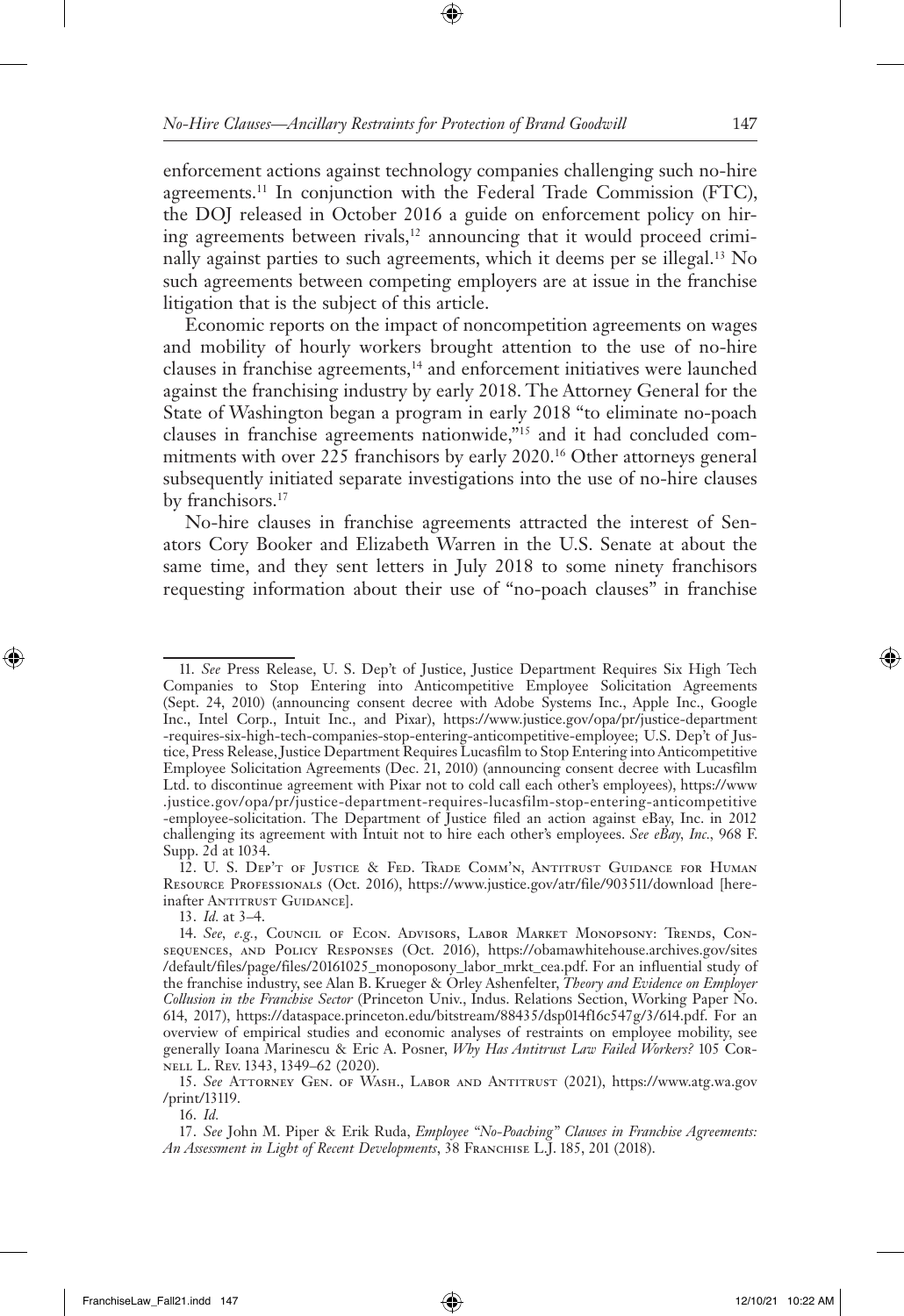agreements.18 Referencing the FTC/DOJ's *Antitrust Guidance for Human Resource Professionals*, <sup>19</sup> the senators made no distinction between competitor no-hire agreements and no-hire clauses in franchise agreements. They urged the addressees to remove no-hire clauses from franchise agreements because doing so would, in their words, "rectify a violation of federal antitrust law" and increase employee wages. In his July 9, 2021, executive order on promoting competition, President Biden directed the Chair of the FTC to consider working with the rest of the Commission to exercise its rulemaking authority "to curtail the unfair use of non-compete clauses . . . that may unfairly limit worker mobility."20

The first federal court employee class action alleging Sherman Act violations by franchisors was filed in June 2017.<sup>21</sup> Despite subsequent discontinuance of the use of no-hire clauses by major franchisors, either as a result of settlements with state attorneys general or voluntarily, litigation has continued, as plaintiffs seek damages for past conduct.<sup>22</sup> District courts have denied motions for class certification in two of the actions<sup>23</sup> and, in the process, have begun to clear away some of the errors embedded in earlier orders denying motions to dismiss. Most of the cases remain active, however, and appeals from district court judgments are a certainty.

#### **II. Architecture of the Business Format Franchise**

Courts have struggled with how to evaluate claims that no-hire clauses violate Section 1 and, in the process, have largely ignored the commercial context in which they are used. Without exception, the cases challenge no-hire clauses in business format franchises, and this context matters. A business format franchise agreement imposes an array of obligations calculated to advance and protect the goodwill of the franchisor's trademark, and the success of the entire franchise system depends upon the reputation of the brand.

<sup>18.</sup> The form of letter can be found on Senator Elizabeth Warren's website, https://www .warren.senate.gov/imo/media/doc/No%20poach%20letter%20generic.pdf.

<sup>19.</sup> Antitrust Guidance, *supra* note 12.

<sup>20.</sup> Exec. Order No. 14036, 86 C.F.R. 36987 (July 9, 2021).

<sup>21.</sup> Deslandes v. McDonald's USA, LLC, No. 17 C 4857 (N.D. Ill. June 28, 2017). For a chronology of enforcement actions and litigation, see generally Brian Forgas & Rahul Rao, *Anti-Poaching Issues in Franchising*, Am. Bar Ass'n, 42nd Annual Forum on Franchising, W-18, at 9–12 (Oct. 2019).

<sup>22.</sup> McDonald's USA, LLC, for example, agreed with the State of Washington in an Assurance of Discontinuance filed in King County, Washington Superior Court on July 12, 2018, that it would not enforce the no-hire clause, Paragraph 14 in its standard-form franchise agreement, in any of its existing franchise agreements nationwide (Assurance §3.1.2) and that it would not include any such provision in any future franchise agreement nationwide (Assurance § 3.1.1). *See In re:* Franchise No Poaching Provisions, McDonald's USA, LLC Assurance of Discontinuance, No. 18-2-17229-2 SEA (Wash. Super. Ct. July 12, 2018), https://agportal-s3bucket .s3.amazonaws.com/uploadedfiles/Another/News/Press\_Releases/20180712\_McDonalds \_SignedFiled\_AOD%20%281%29.pdf.

<sup>23.</sup> *See* Conrad v. Jimmy John's Franchise, LLC, No. 18-CV-00133-NJR, 2021 U.S. Dist. LEXIS 142272 (S.D. Ill. July 23, 2021); Deslandes v. McDonald's USA, LLC, No. 17 C 4857, 2021 U.S. Dist. LEXIS 140735 (N.D. Ill. July 28, 2021).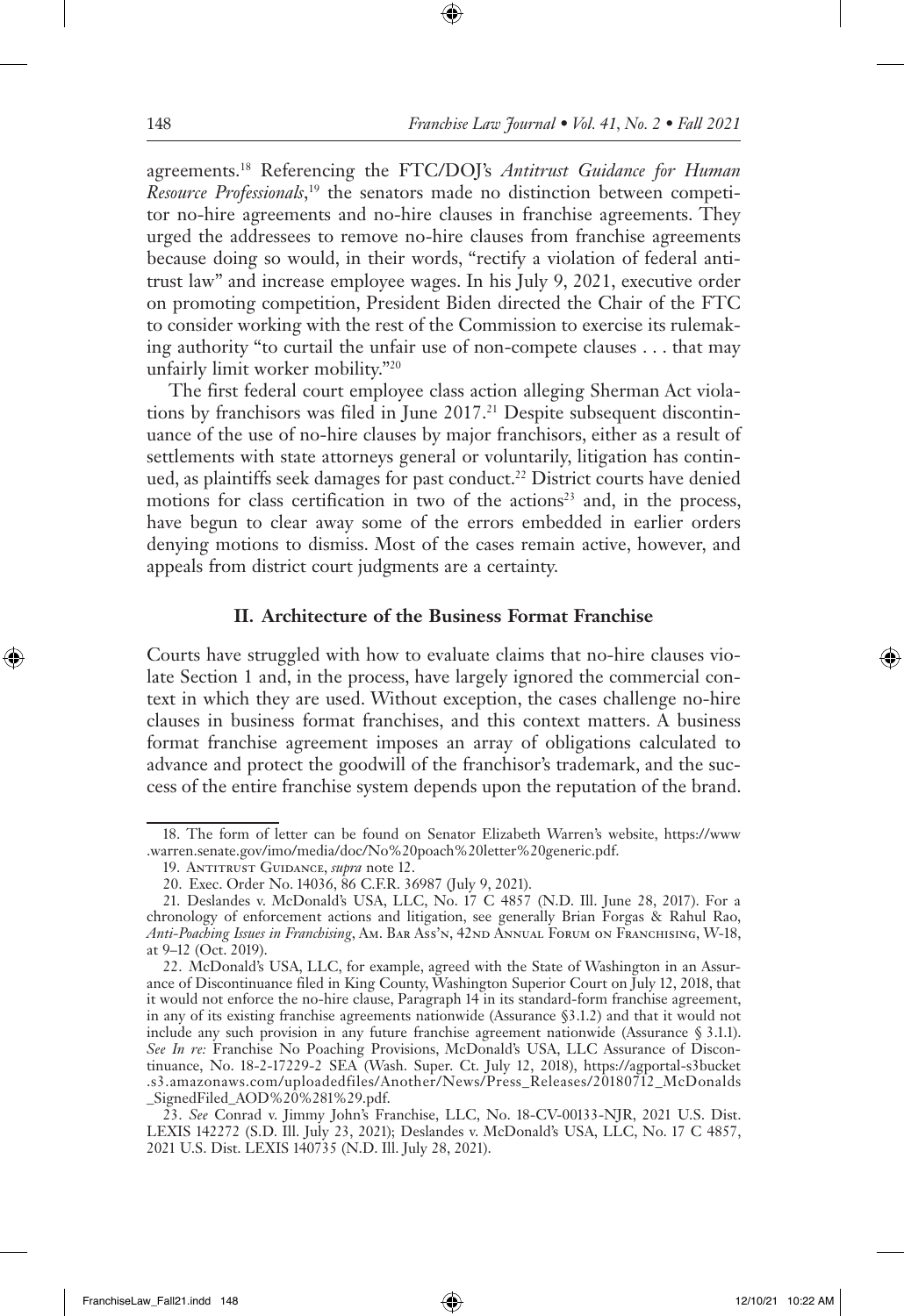In return for the grant of a trademark license and participation in the franchise, the licensee must conform its conduct to the franchisor's requirements for use of the mark, one of which is compliance with a no-hire clause.

Plaintiffs have alleged that inclusion of a no-hire clause in a franchise agreement is either per se illegal or facially illegal when evaluated using a quick-look analysis under the rule of reason, or both.<sup>24</sup> In two cases, plaintiffs have also alleged a violation of Section 1 under the rule of reason.<sup>25</sup> In every case, plaintiffs are employees of franchisees who have never themselves been party to a franchise agreement.

Most courts have deferred deciding on the correct Section 1 test until discovery has been concluded. In the process of postponing any determination, they have offered views, however, as to whether the per se rule should apply or whether no-hire clauses can be invalidated using a truncated rule of reason. Judicial analysis has fixated on labels—i.e.*,* whether a franchise agreement with a no-hire clause is a "vertical" agreement or whether no-hire clauses are the product of a "horizontal" agreement between franchisees.<sup>26</sup> They are neither. Until courts recognize that no-hire clauses are restraints ancillary to license agreements establishing business format franchises, to which the label "horizontal" has no application and the adjective "vertical" is misplaced, proper Section 1 analysis is impossible. This issue is unexamined antitrust terrain.

Applying conventional vertical/horizontal taxonomy to weigh the competitive effects of no-hire clauses leads to an analytical dead end. Rule of reason treatment for "vertical" restraints has emerged out of dealer litigation involving restraints on how, where, and to whom a downstream buyer can resell goods.27 There is no vertical relationship in this sense, however,

<sup>24.</sup> *See* Ogden v. Little Caesar Enters., 393 F. Supp. 3d 622, 631–36 (E.D. Mich. 2019) (granting motion to dismiss complaint for failure to state a claim for violation of § 1 under either per se rule or quick-look rule of reason); Blanton v. Domino's Pizza Franchising LLC, No. 18-13207, 2019 U.S. Dist. LEXIS 87737, at \*12–13 (E.D. Mich. May 24, 2019) (holding that complaint stated claim for violation of § 1 under per se rule and quick-look rule of reason); Butler v. Jimmy John's Franchise, LLC, 331 F. Supp. 3d 786, 795–97 (S.D. Ill. 2018) (same); Yi v. SK Bakeries, LLC, No. 18-5627 RJB, 2018 U.S. Dist. LEXIS 220966, at \*14–15 (W.D. Wash. Nov. 13, 2018) (holding that complaint stated claim for violation of § 1 under quick-look rule of reason; motion to dismiss granted as to per se claim); Deslandes v. McDonald's USA, LLC, No. 17 C 4857, 2018 U.S. Dist. LEXIS 105260, at \*20–23 (N.D. Ill. June 25, 2018) (same).

<sup>25.</sup> *See* Robinson v. Jackson Hewitt, Inc., No. 19-9066 (SDW) (LDW), 2019 U.S. Dist. LEXIS 188962, at \*16 (D.N.J. Oct. 31, 2019); *In re* Papa John's Emp. & Franchisee Emp. Antitrust Litig., No. 3:18-CV-00825-JHM, 2019 WL 5386484, at \*8 (W.D. Ky. Oct. 21, 2019).

<sup>26.</sup> *See, e.g.*, *Deslandes*, 2018 U.S. Dist. LEXIS 105260, at \*15–16 ("The Court agrees that the restraint [in the McDonald's franchise agreement] has vertical elements, but the agreement is also a horizontal restraint.").

<sup>27.</sup> *See, e.g.*, Leegin Creative Leather Prods. v. PSKS, Inc., 551 U.S. 877, 907 (2007) (holding that vertical price restraints are subject to rule of reason, in case involving restrictions on resale of women's fashion accessories); NYNEX Corp. v. Discon, Inc., 525 U.S. 128, 136 (1998) ("[T]he case before us concerns only a vertical agreement and a vertical restraint, a restraint that takes the form of depriving a supplier of a potential customer," in a case involving providing removal services for obsolete telephone equipment); State Oil Co. v. Khan, 522 U.S. 3, 22 (1997) (holding that vertical maximum price fixing is subject to the rule of reason, in case involving retail sale of gasoline); Bus. Elecs. Corp. v. Sharp Elecs. Corp., 485 U.S. 717, 735–36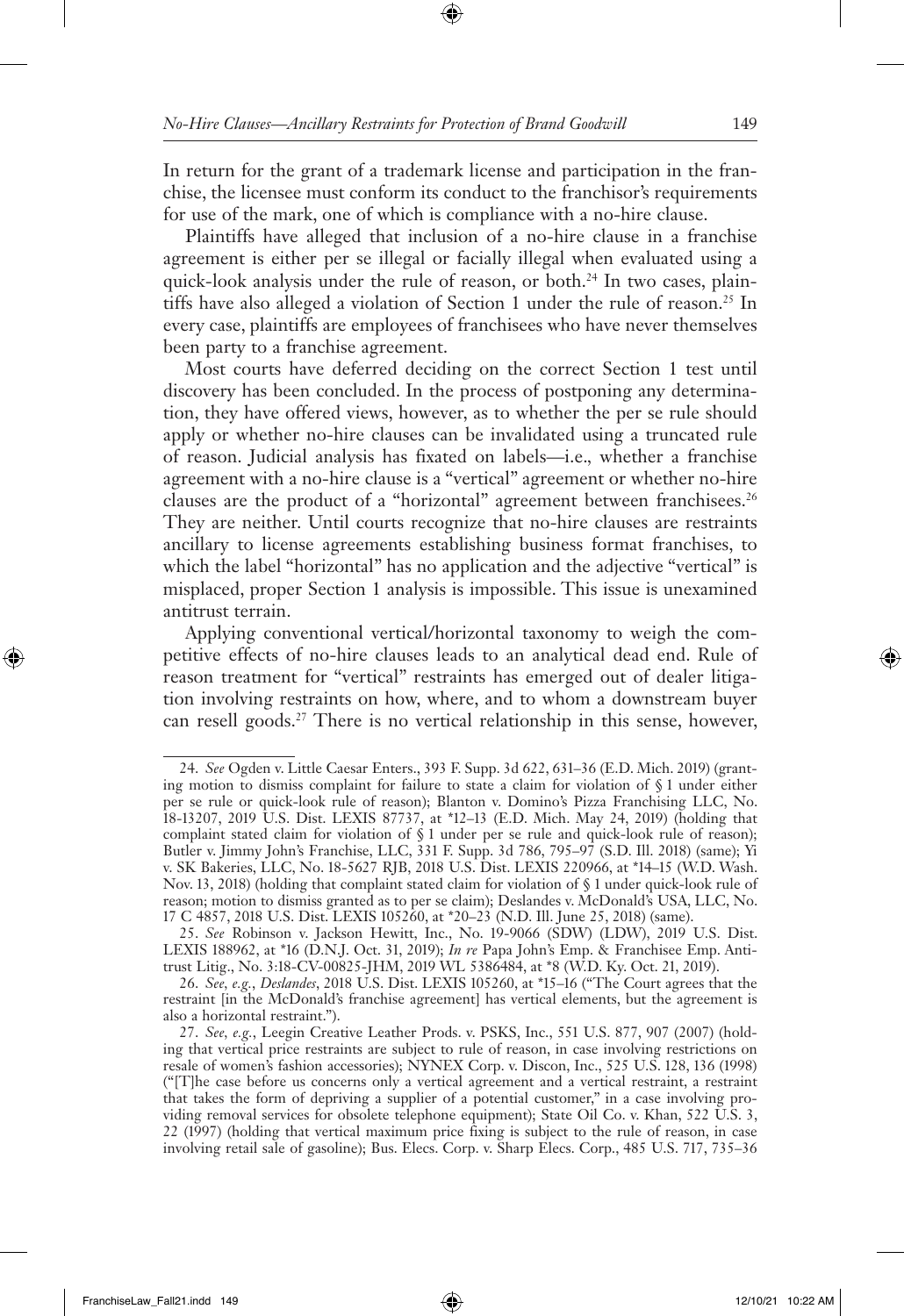between a franchisor and franchisee because, in a business format franchise, the franchisor is not selling goods to a franchisee for resale. The franchisee makes the first sale of the trademarked goods or services, selling to the ultimate consumer. A business format franchise agreement creates a licensorlicensee relationship, not a buy-sell relationship in which the parties' respective rights and duties are subject to the Uniform Commercial Code.<sup>28</sup> Trademarked goods in a business format franchise do not originate with the franchisor; they are produced by the franchisee.

Calling restraints incident to a trademark license "vertical" does not, thus, align with use of the term *vertical* in the case law. In the case law, vertical restraints are those imposed by agreement between firms at different levels of distribution,<sup>29</sup> and they promote interbrand competition except in the rare case where they serve to further entrench a firm with market power.<sup>30</sup>

(1988) (holding that termination of dealer agreement for electronic calculators was subject to evaluation under rule of reason in absence of proof that it was pursuant to a price-fixing agreement between manufacturer and competing dealer); Cont'l T.V., Inc. v. GTE Sylvania Inc., 433 U.S. 36, 46, 59 (1977) (holding that restraint on location from which a dealer could resell television sets was subject to the rule of reason and noting that such restrictions, identical to that which the Court had earlier held per se illegal in *United States v. Arnold, Schwinn & Co.*, 388 U.S. 365 (1967), "allowed Schwinn and Sylvania to regulate the amount of competition among their retailers by preventing a franchisee from selling franchised products from outlets other than the one covered by the franchise agreement"); White Motor Co. v. United States, 372 U.S.253, 263–64 (1963) (reversing summary judgment for the government on claim that vertical territorial restraints imposed by truck manufacturer on its dealers were per se illegal and noting that "[w]e need to know more than we do about the actual impact of these arrangements on competition to decide whether they have such a 'pernicious effect on competition and lack . . . any redeeming virtue' . . . and therefore should be classified as *per se* violations of the Sherman Act." (citation omitted; italics in original)). Confinement of "vertical" terminology to the product distribution context, in which a manufacturer or other supplier sells goods to a dealer or distributor for resale, is evident in the commentary, as well. *See, e.g.*, Frank H. Easterbrook, *Vertical Arrangements and the Rule of Reason*, 53 Antitrust L. J. 135 (1984) (proposing filters for rule of reason analysis of restricted distribution practices); Herbert J. Hovenkamp, *The Rule of Reason*, 70 FLA. L. REV. 81, 161 (2018) ("Vertical nonprice restraints generally involve such things as assignment of dealer locations or territories and rules forbidding these dealers from making sales outside their appointed area. . . . Vertical nonprice restraints have been addressed under the rule of reason for most of the life of the antitrust laws.").

28. Under the great weight of authority, the relationship between a manufacturer and a dealership or distributorship is subject to Article 2 of the Uniform Commercial Code. *See, e.g.*, Specialty Beverages, L.L.C. v. Pabst Brewing Co., 537 F.3d 1165, 1173–74 (10th Cir. 2008) (holding that parties' rights under a beverage distributorship were subject, under Oklahoma law, to Article 2 governing transactions in goods and collecting cases supporting this conclusion); Sally Beauty Co. v. Nexxus Prods. Co., 801 F.2d 1001, 1005–06 (7th Cir. 1986) (holding that parties' rights under a distributor agreement for hair care products were subject, under Texas law, to Article 2 governing transactions in goods and collecting cases supporting this conclusion).

29. *E.g.,* Ohio v. Am. Express Co., 138 S. Ct. 2274, 2284 (2018) (vertical restraints are those "imposed by agreement between firms at different levels of distribution" (quoting Bus. Elecs. Corp. v. Sharp Elecs. Corp., 485 U.S. 717, 730 (1988))).

30. *See* Graphic Prods. Distribs. v. Itek Corp., 717 F.2d 1560, 1576–78 (11th Cir. 1983) (affirming judgment for terminated distributor claiming that manufacturer's imposition of exclusive territories violated § 1 under rule of reason where manufacturer controlled seventy percent of the national market for offset platemaking machines). In a survey of cases decided under the rule of reason between February 1999 and May 2009, many of which addressed vertical restraints, it was found that "plaintiffs almost never win" and that almost all cases were decided by finding that the plaintiff had failed to show any anticompetitive effect from the alleged restraint. *See*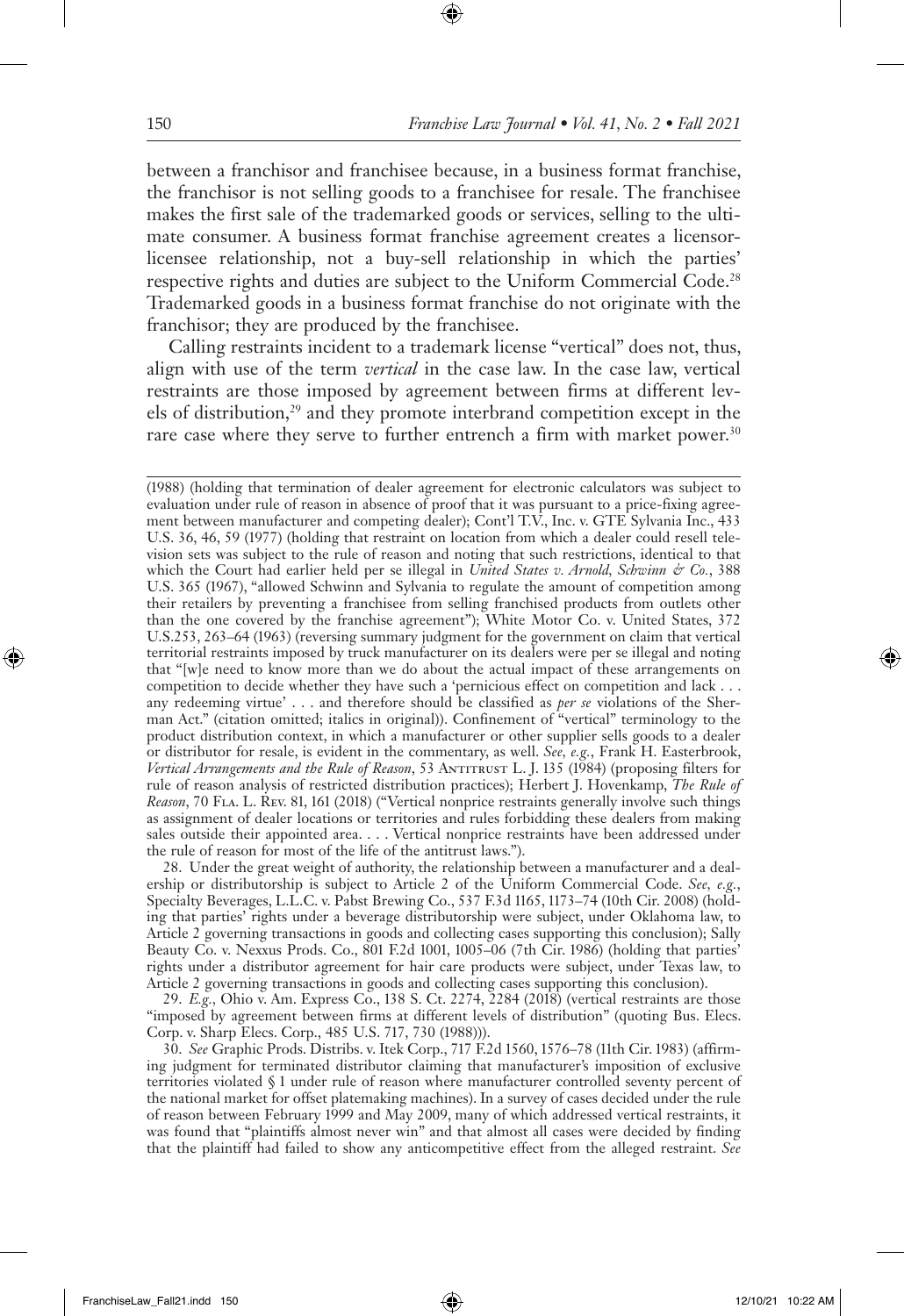Because vertical restraints are, in the usual case, intended to promote interbrand competition and have promotion of interbrand competition as their effect, they are subject to the rule of reason.<sup>31</sup>

Application of the "horizontal" label to licensing needed to create a business format franchise is similarly misplaced, because it obscures the fact that the franchisor determines the terms and content of a licensing agreement, not franchisees. Unless in furtherance of a legitimate joint venture or other procompetitive integration, restraints imposed by agreement between competitors—horizontal restraints—do not promote interbrand competition. They curtail it and are therefore per se illegal.<sup>32</sup> For the term *horizontal* to apply, there must be agreement between direct competitors on a restraint, and not even the most inventive drafters have alleged in any of the complaints that no-hire clauses are the product of a conspiracy among rival franchisees.<sup>33</sup>

To understand why conventional vertical/horizontal labeling fails to conform to the facts in the various cases, it is essential to examine the commercial context in which no-hire clauses are used (i.e., the business format franchise). The franchise systems at issue in the litigated cases are all business format franchises.34 The business format franchise combines a trademark license with an array of goodwill protections intended to facilitate the success of a network of independent businesses operating under a single brand.

In a business format franchise, retail locations display uniform trade dress and signage, and all goods and services offered at the locations are associated exclusively with the franchisor's trademark. The FTC has described this type of franchise, which it called a "package franchise," as follows:

In package franchising, the franchisee is licensed to do business under a prepackaged business format established by the franchisor and identified with the franchisor's trademark. While the franchisee is an independent businessman, *the franchisor usually controls the franchisee's method of operation to insure that the goods or services being sold meet the uniform quality standards imposed by the franchisor on all of its franchisees*. Additionally, the franchisor usually gives direct assistance to the franchisee in areas such as training, management technique, and promotional

34. Burger King, Cinnabon, Domino's Pizza, Jackson Hewitt, Jiffy Lube, Jimmy John's, Little Caesar, McDonald's, Papa John's.

Michael A. Carrier, *The Rule of Reason: An Empirical Update for the 21st Century*, 21 Geo. Mason L. Rev. 827, 829 (2009).

<sup>31.</sup> *E.g.*, *Cont'l T.V., Inc.*, 433 U.S. at 54 ("Vertical restrictions promote interbrand competition by allowing the manufacturer to achieve certain efficiencies in the distribution of his products. . . . Economists have identified a number of ways in which manufacturers can use such restrictions to compete more effectively against other manufacturers.").

<sup>32.</sup> *E.g.*, Rothery Storage & Van Co. v. Atlas Van Lines, Inc., 792 F.2d 210, 229 (D.C. Cir. 1986) ("[A] naked horizontal restraint, one that does not accompany a contract integration, can have no purpose other than restricting output and raising prices, and so is illegal per se . . . .")*.*

<sup>33.</sup> Plaintiffs alleged in *Butler v. Jimmy John's Franchise, LLC*, 331 F. Supp. 3d 786, 795–96 (S.D. Ill. 2018), that Jimmy John's franchisees could, pursuant to the terms of the franchise agreement, enforce the no-hire clause against noncompliant franchisees and that there was, to this extent, tacit agreement among franchisees to enforce the clause. As indicated *supra* note 4, this provision is beyond the scope of this article.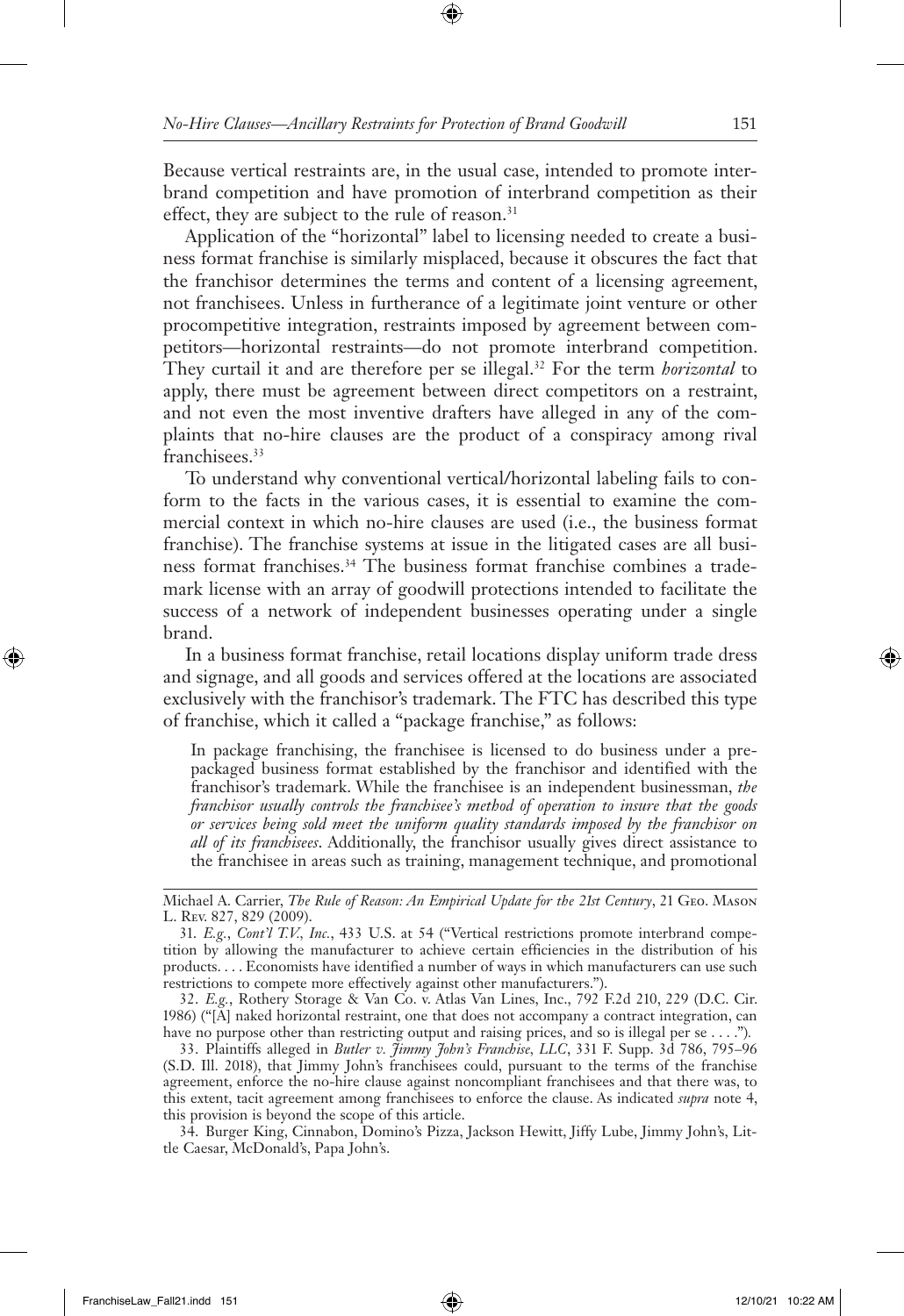campaigns. The franchisee thus gets the benefit of the franchisor's established reputation, expertise, and superior resources; in return, he pays the franchisor for the privilege to operate the franchise.<sup>35</sup>

In a business format franchise, the franchisor sells a way of doing business to its franchisees.36 The franchise includes "not only the product, service, and trademark, but the entire business format itself—a marketing strategy and plan, operating manuals and standards, quality control, and continuing twoway communication."<sup>37</sup> The franchise agreement creates an ongoing relationship between franchisor and franchisee regulating, among other matters, supplies, inspections, and quality standards in furtherance of maintaining the franchise's goodwill.38

The trademark is the "cornerstone" of a franchise system.<sup>39</sup> In licensing a trademark, the franchisor has a legal duty to maintain the goodwill inhering in it and to ensure the quality of goods or services associated with it. $40$ Indeed, without effective control over licensee trademark use, the licensor may lose its exclusive rights in the mark.<sup>41</sup> The imperative for quality control was aptly explained nearly sixty years ago in an early business format franchise case, *Susser v. Carvel Corp.*: 42

. . . [A franchisor licensing a mark] must do so in a way that he maintains sufficient control over the nature and quality of the finished product, over the activities of the licensee, as will enable the licensor to sustain his original position of guarantor to the public that the goods now bearing the trademark are of the same nature and quality as were the goods bearing the trademark before the licensing, or, that the mark now has the same meaning as far as the public is concerned as it did before the licensing.<sup>43</sup>

<sup>35.</sup> Fed. Trade Comm'n, Statement of Basis and Purpose Relating to Disclosure Requirements and Prohibitions Concerning Franchising and Business Opportunity Ventures, 43 Fed. Reg. 59,613, 59,697 (Dec. 21, 1978) (footnotes omitted; emphasis added).

<sup>36.</sup> *See* Roger D. Blair & Francine Lafontaine, The Economics of Franchising 6 (2005). 37. *Id.* (citation omitted).

<sup>38.</sup> *See, e.g.*, Queen City Pizza v. Domino's Pizza, 124 F.3d 430, 440 (3d Cir. 1997) ("[A] franchise agreement regulating supplies, inspections, and quality standards structures an ongoing relationship between franchisor and franchisee designed to maintain good will.").

<sup>39.</sup> Susser v. Carvel Corp., 206 F. Supp. 636, 640 (S.D.N.Y. 1962), *aff'd*, 332 F.2d 505 (2d Cir. 1964).

<sup>40.</sup> *See, e.g.*, Ky. Fried Chicken Corp. v. Diversified Packaging Corp., 549 F.2d 368, 387 (5th Cir. 1977) ("Courts have long imposed upon trademark licensors a duty to oversee the quality of licensees' products. . . . The rationale for this requirement is that marks are treated by purchasers as an indication that the trademark owner is associated with the product. Customers rely upon the owner's reputation when they select the trademarked goods." (citation omitted)).

<sup>41.</sup> *See, e.g.*, Sheila's Shine Prods. v. Sheila Shine, Inc., 486 F.2d 114, 123–24 (5th Cir. 1973) ("The owner of a trademark has not only a right to license the use of his trademark to others, but also a concurrent duty to exercise control and supervision over the licensee's use of the mark . . . . Failure to exercise such control and supervision for a significant period of time may estop the trademark owner from challenging the use of the mark and business which the licensee has developed during the period of such unsupervised use.").

<sup>42.</sup> Susser v. Carvel Corp., 206 F. Supp. 636 (S.D.N.Y. 1962), *aff'd*, 332 F.2d 505 (2d Cir. 1964).

<sup>43.</sup> *Id.* at 641 (quoting Morse-Starrett Prods. Co. v. Steccone, 86 F. Supp. 796, 805 (N.D. Cal. 1949)).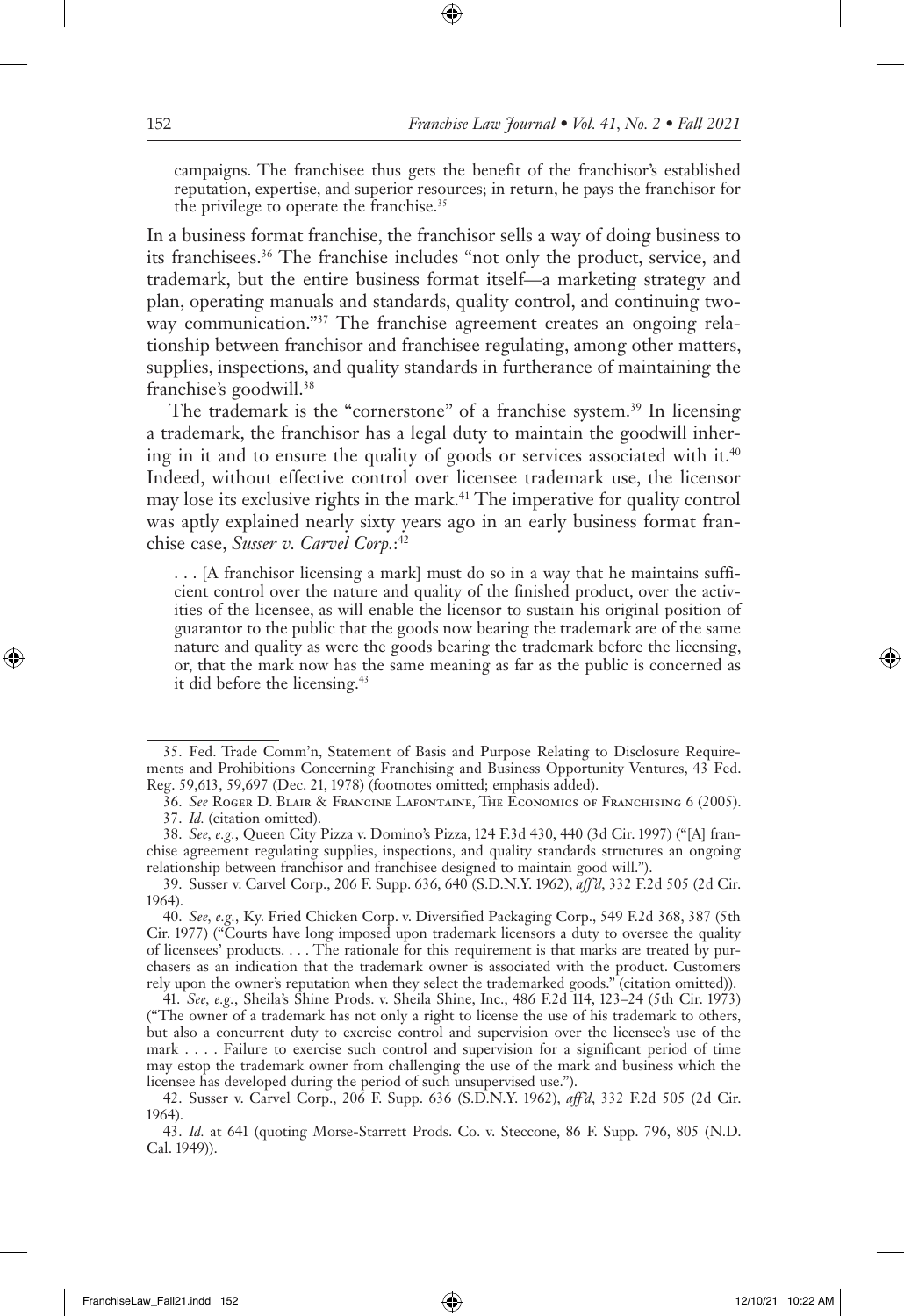The strength and goodwill of a trademark provide a key inducement for a prospective franchisee to invest in a franchise, because, as a franchisee, the investor will "operate[] his outlet under a name that 'trades off' the franchisor's trademark."<sup>44</sup> A trademark license is an element of the definition of a franchise in the FTC's Franchise Rule,<sup>45</sup> and it is an element of the definition of a franchise in every state statute of general application regulating the sale, operation, or termination of franchises.<sup>46</sup>

The business format franchise is not the only type of franchise. The other major type is the product franchise, in which "the franchisor has already produced the goods and the franchisee merely provides an outlet for them."47 Automobile and gasoline station dealerships are common examples of product franchises, and the franchisor "usually exercises significant control over the franchisee's operation to ensure proper marketing of the product, or gives the franchisee significant assistance in his business operation."48 In the absence of such significant control or assistance, there is no franchise arrangement.<sup>49</sup> Most dealerships and distributorships are, for this and other reasons, not a *franchise* as the term is defined in state franchise protection statutes of general application,<sup>50</sup> even though a manufacturer may

46. See, e.g., Franchise Practices Act, ARK. CODE ANN. § 4-72-202(1)(A); Franchise Relations Act, Cal. Bus. & Prof. Code § 20001(b); Franchise Act, Conn. Gen. Stat. Ann. § 42-133e(b)(2); Franchise Investment Law, Haw. Rev. Stat. Ann. § 482E-2; Franchise Disclosure Act, 815 Ill. COMP. STAT. 705/3(1)(b); Deceptive Franchise Practices Act, IND. CODE ANN. § 23-2-2.5-1(a)(2); Franchise Act, Iowa Code Ann. § 537A.10(1)(c)(1)(a)(iii); Franchise Registration & Disclosure Law, Md. Code Ann., Bus. Reg. § 14-201(e); Franchise Investment Law, Mich. Comp. Laws Ann. § 445.1502(3)(b); Franchise Law, Minn. Stat. Ann. § 80C.01(4)(a); Franchise Act, Miss. CODE ANN. § 75-24-51(6); Franchise Act, Mo. ANN. STAT. § 407.400(1); Franchise Practices Act, Neb. Rev. Stat. § 87-402(1); Franchise Practices Act, N.J. Stat. Ann. § 56:10-3(a); N.Y. Gen. Bus. Law §  $681(3)$ ; Franchise Investment Law, N.D. CENT. CODE § 51-19-02(5.a); Franchise Investment Act, R.I. Gen. Laws § 19-28.1-3(7); Retail Franchising Act, Va. Code Ann. § 13.1-559(A)(b); Franchise Investment Protection Act, WASH. REV. CODE ANN. § 19.100.010(4)(a)(2); Franchise Investment Law, Wis. STAT. ANN. § 553.03(4)(a).

47. Statement of Basis and Purpose Relating to Disclosure Requirements and Prohibitions Concerning Franchising and Business Opportunity Ventures, 43 Fed. Reg. at 59,697 (footnote omitted).

48. *Id.* at 59,698.

49. *Id.* 

<sup>44.</sup> Fed. Trade Comm'n, Statement of Basis and Purpose Relating to Disclosure Requirements and Prohibitions Concerning Franchising and Business Opportunity Ventures, 43 Fed. Reg. 59,613, 59,701 (Dec. 21, 1978) (footnote omitted).

<sup>45.</sup> According to the Federal Trade Commission's franchise disclosure rule, a "franchise" means a continuing commercial relationship or arrangement (1) in which the "franchisee will obtain the right to operate a business that is identified or associated with the franchisor's trademark," (2) as to which the franchisor will exercise a significant degree of control over the franchisee's method of operation, and (3) for which the franchisee is required to make a payment to the franchisor or its affiliate. *See* 16 C.F.R. § 436.1(h)(1)–(3).

<sup>50.</sup> To qualify as a franchise under most state franchise statutes of general application, a product supply relationship must also entail a requirement that the buyer pay a franchise fee to the supplier. A franchise fee is defined variously under the statutes, but it does not include a payment made by the buyer to the supplier for the purchase of goods at a bona fide wholesale price. *See, e.g.*, Franchise Relations Act, CAL. Bus. & PROF. CODE § 20007(a); Franchise Investment Law, Haw. Rev. Stat. Ann. § 482E-2; Franchise Disclosure Act, 815 Ill. Comp. STAT. 705/3(14(c); IND. CODE ANN. § 23-2-2.5-1(i)(3); IOWA CODE ANN. § 537A.10(1)(d) (3); Franchise Investment Law, Mich. Comp. Laws Ann. § 445.1503(1)(a); Minn. Stat. Ann.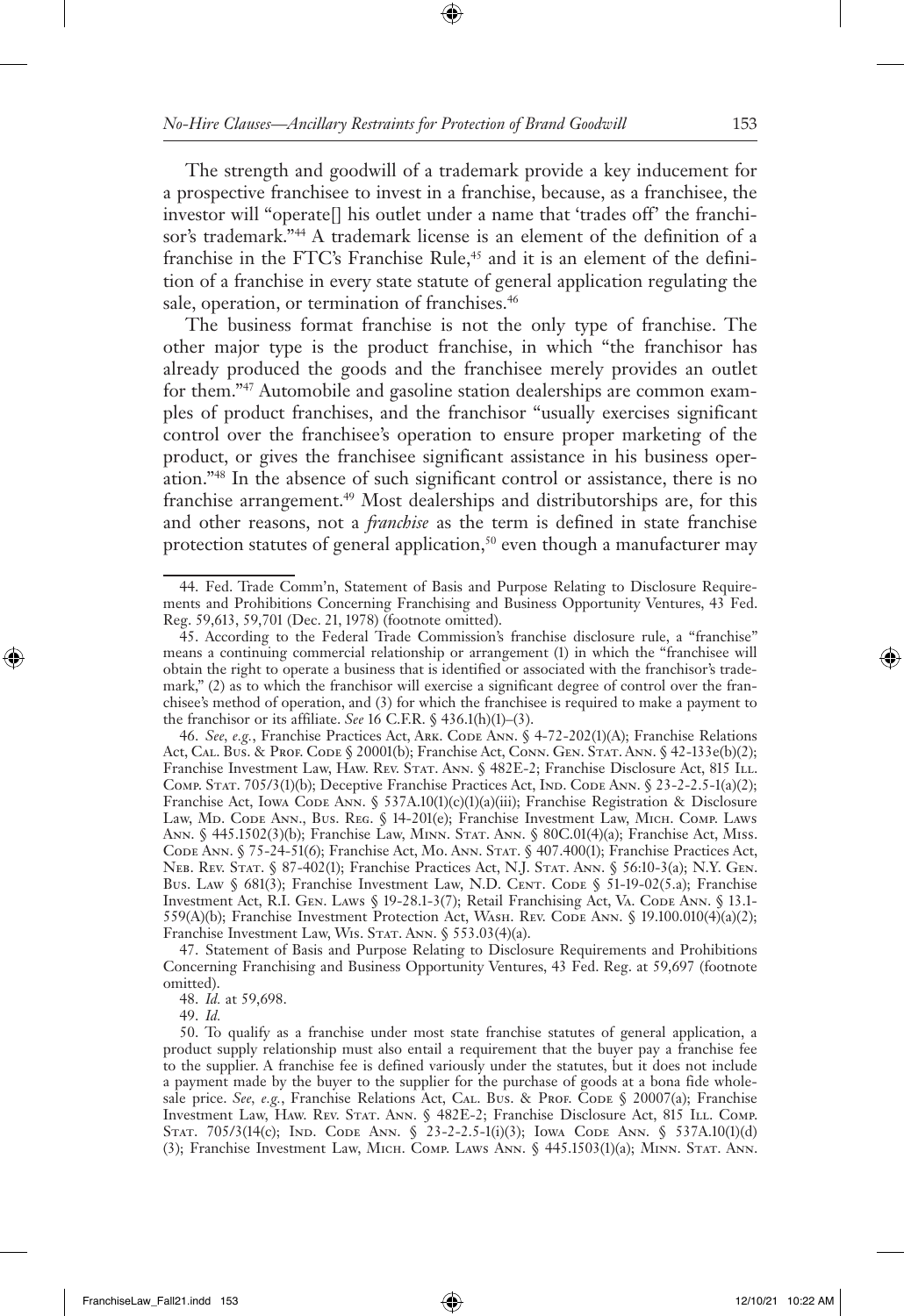have granted the dealer or distributor a license to use its trademark to signify affiliation or sponsorship.

Because of the nature of the business format franchise, the restraints needed to ensure uniformity of goods and services and quality control among franchisees are necessarily more extensive than those incident to a product franchise or to a simple trademark license in a dealer or distributor agreement. In a product franchise, the trademark identifies a product,<sup>51</sup> and it is typically affixed during manufacture by the licensor. The manufacturer controls product quality and resulting goodwill. In a business format franchise, the trademark identifies an enterprise.<sup>52</sup> Goodwill inhering in the mark identifying a business format franchise comes from operation of individual retail outlets by franchisees and depends upon uniformity of operation and delivery of goods and services of consistent quality. The franchise agreement in a business format franchise confers a constellation of rights and obligations on the franchisee, all of which are anchored in protection of trademark value and goodwill.

The competitive effects of restraints incident to a trademark license agreement establishing a business format franchise are indistinguishable from those of restraints incident to a dealer or distributor agreement. While there is not perfect equivalence between the two types of agreement, intrabrand restraints incident to either have the same economic significance: they strengthen the marketing and sale of goods or services against interbrand competitors. At least one court has observed that, because intrabrand restrictions incident to a franchise could potentially increase interbrand competition, they should be deemed "vertical."53 This view is incorrect, as they are not restraints imposed on a downstream reseller, and they are not, thus, "vertical."54 Despite this fundamental distinction, the legality under Section 1 of

<sup>§ 80</sup>C.01(9)(a); Franchise Practices Act, NEB. REV. STAT. § 87-402(5); Retail Franchising Act, Va. Code Ann. § 13.1-559(A)(3); Franchise Investment Protection Act, Wash. Rev. Code Ann. § 19.100.010(8)(a). In the typical product dealership or distributorship, the manufacturer does not exact a franchise fee, however it may be statutorily defined, from the dealer or distributor.

<sup>51.</sup> *See, e.g.*, Krehl v. Baskin-Robbins Ice Cream Co., 664 F.2d 1348, 1354 (9th Cir. 1982) (noting that the trademark "serves merely as a representation of the end product" marketed in what the court referred to as a distribution franchise system).

<sup>52.</sup> *See, e.g.*, *id.* at 1353 ("the trade-mark simply reflects the goodwill and quality standards of the enterprise it identifies" (quoting Siegel v. Chicken Delight, Inc., 448 F.2d 43, 49 (9th Cir. 1971))).

<sup>53.</sup> *See* St. Martin v. KFC Corp., 935 F. Supp. 898, 905 (W.D. Ky. 1996) ("KFCC's restrictions could potentially increase interbrand competition and thus should be considered vertical in nature.").

<sup>54.</sup> The Department of Justice has taken the position that no-hire restraints are vertical because a franchisor and franchisee "normally conduct business at different levels of the market structure." *See* Corrected Statement of Interest of the United States of America, at 11, Stigar v. Dough Dough, Inc., No. 2:18-cv-00247-SAB (E.D. Wash. Mar. 8, 2019), Dkt. No. 34, https://www.justice .gov/atr/case-document/file/1141731/download. The statement is based on a false premise. There are not two levels of marketing in a business format franchise. *All* of the marketing occurs through the franchisee and at the franchisee's level. To the extent a franchisor may be deemed to be marketing licenses, as opposed to branded goods or services, any analogy to downstream distribution restraints fails, because franchisees are not in the business of selling licenses.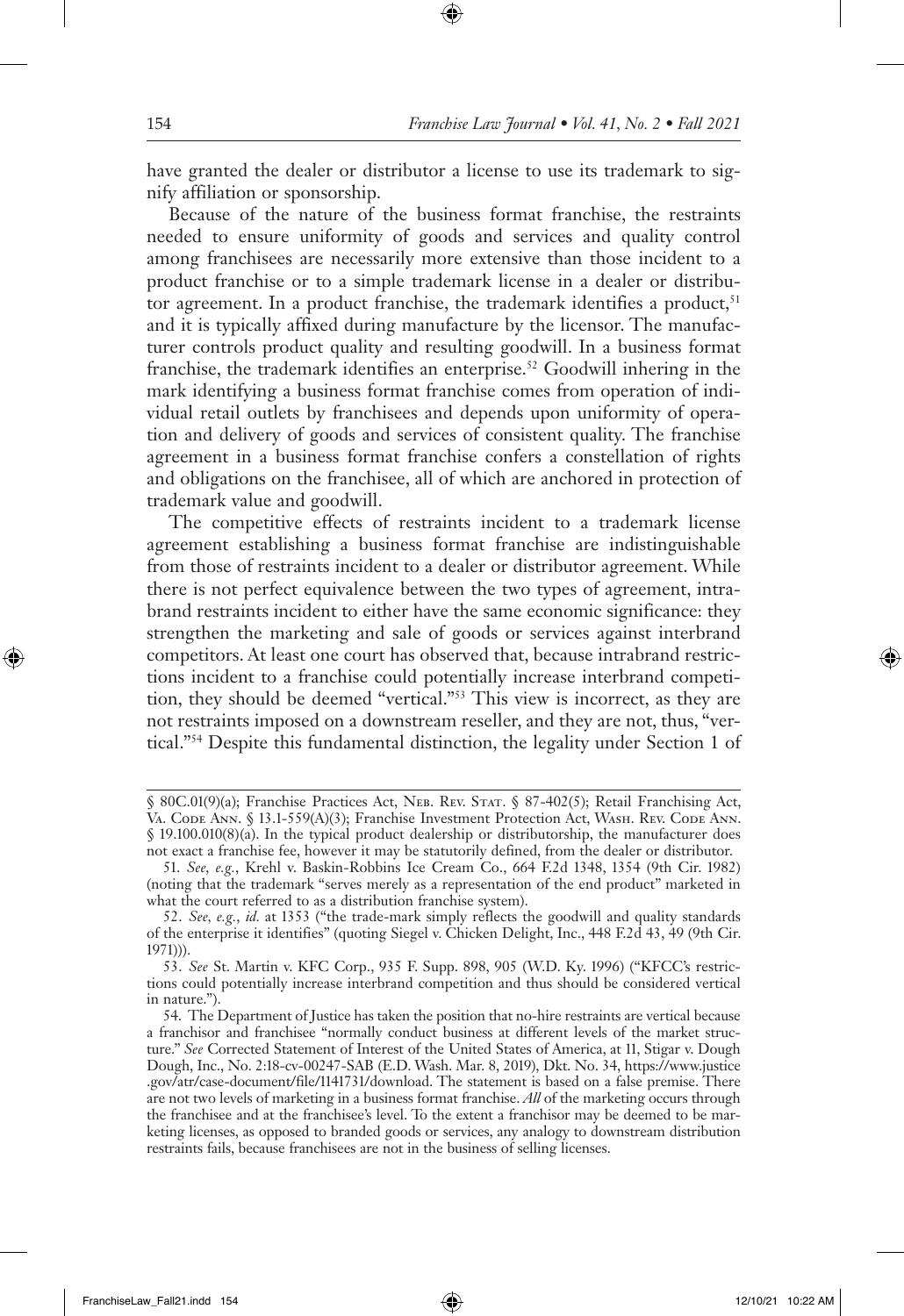restrictions incident to a franchise agreement is properly subject to the same rule-of-reason test as vertical distribution restraints, because both promote interbrand competition.

## **III. No-Hire Clauses Are Not Per Se Violations of Section 1**

Plaintiffs allege in several cases that the no-hire restriction is per se illegal under Section 1.55 This core claim has been variously formulated. One case alleged that, by signing the franchise agreement, franchisees "tacitly agreed not to hire one another's employees."<sup>56</sup> It is alleged in another case that the no-hire clause is per se illegal as a "market allocation agreement."57 Another set of plaintiffs alleged that the franchisor "orchestrated an agreement amongst the franchisees not to hire each other's employees," the effects of which were felt "strictly at the horizontal level" between franchisees.<sup>58</sup> Some courts have declined to grant motions to dismiss the claim of per se illegality.59 The motions should have been granted, however, because the claim has no support in the law.

Since the Supreme Court's holding in *Leegin Creative Leather Products v. PSKS, Inc.*<sup>60</sup> that resale price maintenance agreements are not per se illegal, only horizontal restraints "qualify as unreasonable *per se.*"61 The rule of reason is the accepted standard for testing whether a practice restrains trade in violation of Section 1,<sup>62</sup> and not even horizontal restraints will be deemed per se unlawful "until we have amassed 'considerable experience with the type of restraint at issue' and 'can predict with confidence that it would be invalidated in all or almost all circumstances.'"63 The per se test should not apply to no-hire clauses. They are not the product of agreement among horizontal competitors, and the fact that they have horizontal effects is irrelevant.

<sup>55.</sup> *See* Ogden v. Little Caesar Enters., 393 F. Supp. 3d 622, 631–36 (E.D. Mich. 2019) (granting motion to dismiss complaint for failure to state a claim for violation of § 1 under either per se rule or quick-look rule of reason); Blanton v. Domino's Pizza Franchising LLC, No. 18-13207, 2019 U.S. Dist. LEXIS 87737, at \*12–13 (E.D. Mich. May 24, 2019) (holding that complaint stated claim for violation of § 1 under per se rule and quick-look rule of reason); Butler v. Jimmy John's Franchise, LLC, 331 F. Supp. 3d 786, 795–97 (S.D. Ill. 2018) (same); Yi v. SK Bakeries, LLC, No. 18-5627 RJB, 2018 U.S. Dist. LEXIS 220966, at \*14–15 (W.D. Wash. Nov. 13, 2018) (holding that complaint stated claim for violation of § 1 under quick-look rule of reason; motion to dismiss granted as to *per se* claim); Deslandes v. McDonald's USA, LLC, No. 17 C 4857, 2018 U.S. Dist. LEXIS 105260, at \*20–23 (N.D. Ill. June 25, 2018) (same).

<sup>56.</sup> *Blanton*, 2019 U.S. Dist. LEXIS 87737, at \*12.

<sup>57.</sup> *In re* Papa John's Emp. & Franchisee Emp. Antitrust Litig., No. 3:18-CV-00825-JHM, 2019 WL 5386484, at \*8 (W.D. Ky. Oct. 21, 2019).

<sup>58.</sup> *Butler*, 331 F. Supp. 3d at 795.

<sup>59.</sup> *See Blanton*, 2019 U.S. Dist. LEXIS 87737, at \*12; *Butler*, 331 F. Supp. 3d at 797; *In re Papa John's*, 2019 WL 5386484, at \*9; Robinson v. Jackson Hewitt, Inc., No. 19-9066 (SDW) (LDW), 2019 U.S. Dist. LEXIS 188962, at \*17 (D.N.J. Oct. 31, 2019).

<sup>60.</sup> Leegin Creative Leather Prods. v. PSKS, Inc., 551 U.S. 877 (2007).

<sup>61.</sup> Ohio v. Am. Express Co., 138 S. Ct. 2274, 2284 (2018) (italics in original).

<sup>62.</sup> *Leegin*, 551 U.S. at 885.

<sup>63.</sup> NCAA v. Alston, 141 S. Ct. 2141, 2156 (2021) (quoting *Leegin*, 551 U.S. at 886–87).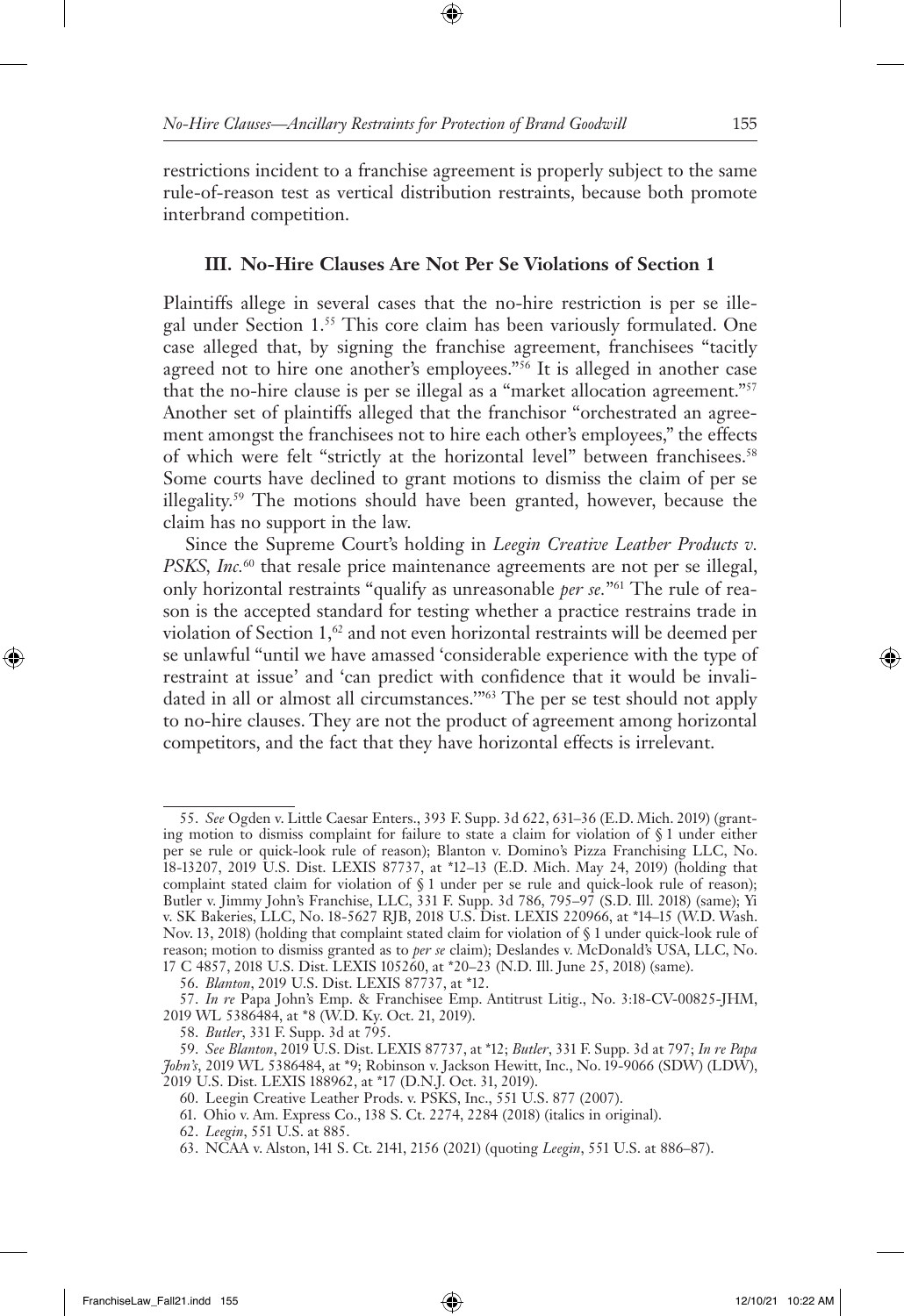*No horizontal conspiracy.* Nothing about a promise by a franchisee not to solicit or hire another franchisee's employees could be characterized as the product of a horizontal agreement. There is no agreement between competing independent entities.<sup>64</sup> There is, instead, a separate agreement between the franchisor and each franchisee. To date, no one has argued, nor could they realistically argue, that a no-hire clause was included in a franchise agreement pursuant to a separate conspiracy between the franchisor and one or more franchisees. The no-hire clause in a franchise agreement is uniform from one franchisee to the next, as one would expect in a document unilaterally formulated by the franchisor for regional or national application,<sup>65</sup> filed with multiple state regulators, and delivered to all prospective franchisees. Any claim that the franchisor sits at the center of a hub-and-spoke conspiracy<sup>66</sup> fails, because there is no agreement between any of the spokes.<sup>67</sup> There is no claim in any of the pending cases that franchisees in any local market agreed among themselves not to hire each other's employees.

*No exclusion of the possibility of independent action.* Plaintiffs allege in some of the cases that franchisees conspired among themselves not to compete for labor,<sup>68</sup> but, to survive summary judgment and reach a jury, evidence of an agreement or conspiracy under Section 1 must tend to exclude the possibility of independent action.<sup>69</sup> Evidence of franchisees executing identical franchise agreements does not exclude the possibility of independent

<sup>64.</sup> This is to be distinguished from agreements between competitors not to solicit or hire each other's employees. *See supra* notes 9–13 and accompanying text.

<sup>65.</sup> A franchise agreement is the product of the franchisor, and provisions in the agreement restricting franchisee activity are unilaterally imposed. They are not the product of negotiation between an individual franchisee and the franchisor. *See, e.g.*, St. Martin v. KFC Corp., 935 F. Supp. 898, 906 (W.D. Ky. 1996) ("KFCC's company town policy and non-KFC clause were unilaterally formulated and implemented by KFCC itself.").

<sup>66.</sup> For such a claim, see *Butler v. Jimmy John's Franchise, LLC*, 331 F. Supp. 3d 786, 795 (S.D. Ill. 2018) ("Jimmy John's headquarters orchestrated an agreement amongst the franchisees not to hire each other's employees, and while the contract in question may have been vertical, the *effects* are felt strictly at the horizontal level: Between the franchisees, not between any given franchisee and Jimmy John's corporate. . . . Some circuits refer to this as a 'hub-and-spoke' conspiracy. . . ." (italics in original)).

<sup>67.</sup> *See, e.g.*, PSKS, Inc. v. Leegin Creative Leather Prods., 615 F.3d 412, 420 (5th Cir. 2010) (no hub-and-spoke conspiracy, because plaintiff had not alleged agreement among retailers to implement resale price maintenance (RPM). "In the absence of an assertion that retailers agreed to RPM among themselves, there was no wheel and therefore no hub-and-spoke conspiracy . . .".)

<sup>68.</sup> *E.g.*, *In re* Papa John's Emp. & Franchisee Emp. Antitrust Litig., No. 3:18-CV-00825- JHM, 2019 WL 5386484, at \*7 (W.D. Ky. Oct. 21, 2019) ("Plaintiffs allege that the Defendants conspired to not compete for labor among their franchisees" and that franchisees had opportunities to conspire at annual meetings.).

<sup>69.</sup> *E.g.,* Bell Atl. Corp. v. Twombly, 550 U.S. 544, 556–57 (2007) (explaining conspiracy pleading requirements under § 1 needed to survive motion to dismiss); Matsushita Elec. Indus. Co. v. Zenith Radio Corp., 475 U.S. 574, 588 (1986) ("To survive a motion for summary judgment or for a directed verdict, a plaintiff seeking damages for a violation of § 1 must present evidence 'that tends to exclude the possibility' that the alleged conspirators acted independently." (citing Monsanto Co. v. Spray-Rite Serv. Corp., 465 U.S. 752, 764 (1984)); Quality Auto Painting Ctr. v. State Farm Indem. Co., 917 F.3d 1249, 1261–72 (11th Cir. 2019) (en banc) (noting that allegations of horizontal price fixing and group boycott did not exclude possibility of independent action by insurers).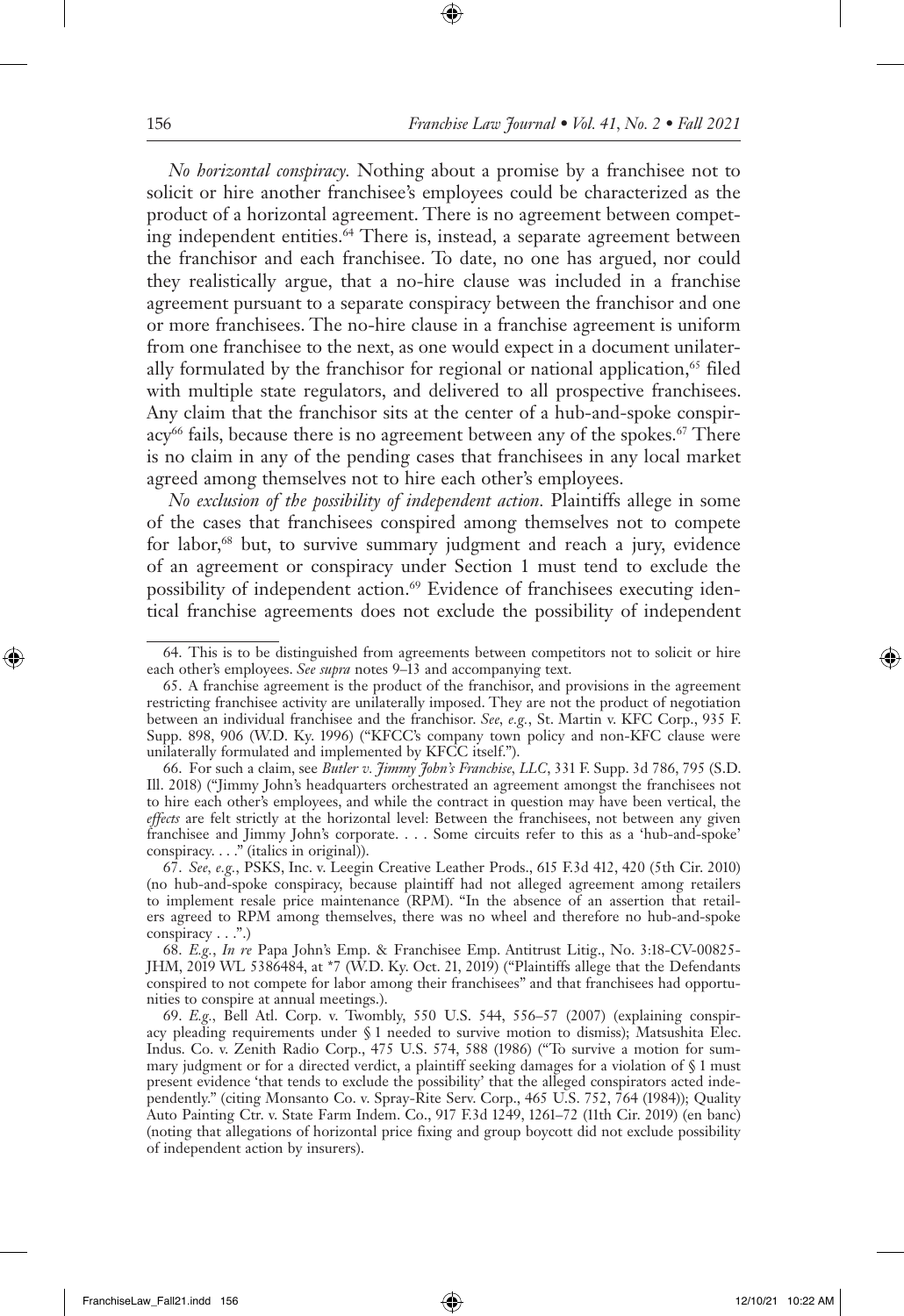action. The no-hire clause to which each franchisee has agreed is embodied in the franchise agreement that it received and potentially negotiated with its franchisor; it is not the product of franchisee collusion. Nor is it the result of collusion with a franchisor, which undoubtedly included the clause in the franchise agreement without attention to the needs or wants of any specific franchisee. Even if plaintiffs could point to evidence of agreement among franchisees to refrain from hiring each other's employees, that evidence would not tend to exclude the possibility that a franchisee acted independently in both executing a franchise agreement containing a no-hire clause and in deciding to comply with its provisions, including the no-hire clause.

The fact that a franchisor may be party to hundreds, or even thousands, of separate agreements with individual franchisees provides no evidence of any agreement between franchisees not to hire each other's employees. This is parallel conduct, not an agreement between franchisees.<sup>70</sup> Agreement between franchisees not to hire each other's employees would be superfluous, in any event, as it would add nothing to a franchisee's obligation to comply with the terms of its own franchise agreement.

*Intrabrand restraints produce horizontal effects.* The per se rule has no application to vertical agreements, $71$  and it can have no application to a trademark license restraint having the same economic effect as a vertical restraint (i.e., enhancement of interbrand competition).<sup>72</sup> No-hire clauses have horizontal

<sup>70.</sup> On analogous facts, the Seventh Circuit affirmed dismissal of conspiracy claims against distributors that had entered into supply contracts with allegedly anticompetitive terms. The fact that individual distributors each agreed with their common supplier on identical contract terms evidenced parallel conduct, not a conspiracy among the distributors. *See* Marion Healthcare, LLC v. Becton Dickinson & Co., 952 F.3d 832, 843 (7th Cir. 2020) ("These allegations, whether taken alone or together, do not suffice to establish a hub-and-spokes conspiracy. All the Providers have alleged is that the distributors buy and sell the devices [manufactured by defendant, Becton Dickinson] in accordance with the terms of the contracts that the GPOs [group purchasing organizations] have negotiated [with Becton Dickinson]. They have made no argument that the distributors played any role in setting the anticompetitive pricing or that there was any *quid pro quo* according to which Becton compensated them for participating in the alleged antitrust conspiracy." (italics in original)). *Accord, e.g.*, *In re* Musical Instruments & Equip. Antitrust Litig., 798 F.3d 1186, 1198 (9th Cir. 2015) ("Plaintiffs have indeed provided a context for the manufacturers' adoption of [allegedly unlawful] MAP policies, but not one that plausibly suggests they entered into illegal horizontal agreements. Instead, the complaint tells a different story, one in which Guitar Center used its substantial market power [as a high-volume purchaser] to pressure each manufacturer to adopt similar policies, and each manufacturer adopted those policies as in its own interest.").

<sup>71.</sup> *See* Leegin Creative Leather Prods. v. PSKS, Inc., 551 U.S. 877, 893, 898–99 (2007) (rejecting per se illegality for resale price maintenance agreements while observing that a "horizontal cartel among competing manufacturers or competing retailers that decreases output or reduces competition in order to increase price is, and ought to be, *per se* unlawful" (italics in original)); Cont'l T.V., Inc. v. GTE Sylvania Inc., 433 U.S. 36, 58–59 (1977) (rejecting per se treatment for non-price vertical restraints).

<sup>72.</sup> The equivalence of economic effect has led to occasional description of franchise agreement restraints as "vertical." *See supra* note 53 and accompanying text; Randy M. Stutz, *The Evolving Antitrust Treatment of Labor-Market Restraints: From Theory to Practice* 18 Am. Antitrust Inst. (July 31, 2018), https://www.antitrustinstitute.org/wp-content/uploads/2018/09 /AAI-Labor-Antitrust-White-Paper\_0.pdf (noting that "franchisor/franchisee no-poaching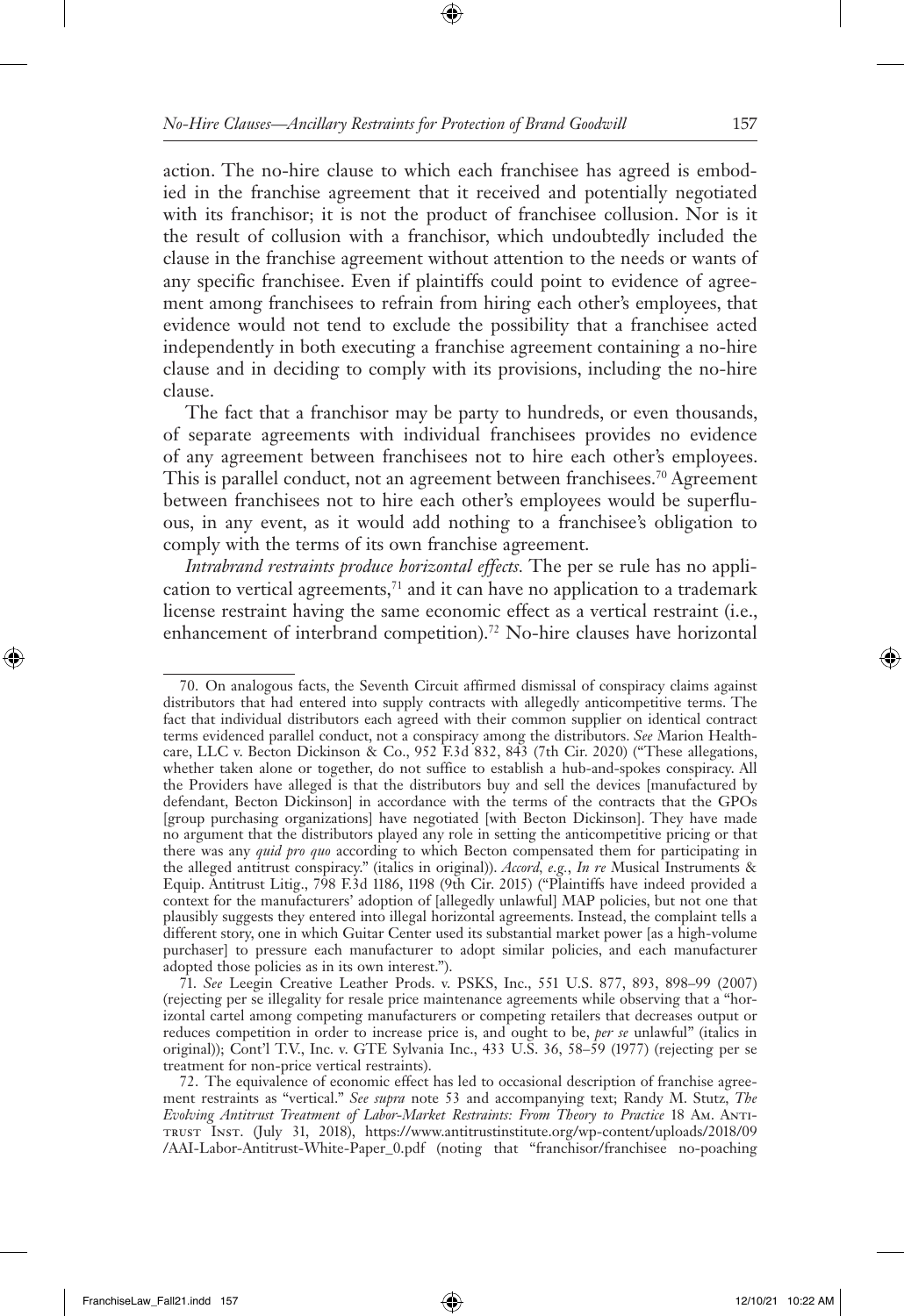effects insofar as they reduce intrabrand competition between retailers, but this is equally true for purely benign vertical restraints. The very purpose of vertical restraints is to limit competition between downstream resellers, and the presence of horizontal effects provides no basis for applying the per se rule.<sup>73</sup> Only horizontal restraints are per se illegal,<sup>74</sup> and horizontal restraints involve agreements between rival firms not to compete.<sup>75</sup>

Horizontal effects incident to a vertical restraint are not evidence of any agreement between competitors to fix prices, rig bids, allocate territories or customers, or otherwise restrain trade. They are the intended consequence of a vertical restraint. A reduction in intrabrand competition by, for example, prohibiting out-of-territory sales may strengthen the manufacturer's position as against other brands. Economically, a no-hire clause serves the same purpose—to strengthen the franchisor's interbrand competitive standing and it does so by reducing competition between franchisees for labor.

*Dual distribution restraints are subject to the rule of reason.* Nor is the per se rule applicable insofar as a no-hire clause bars a franchisee from soliciting or hiring workers employed at competing stores owned by the franchisor. The restraint is not implemented pursuant to agreement between franchisees. A trademark owner is free to control the scope of rights granted under a license, and there is no Sherman Act violation, for example, in confining a licensee to an exclusive territory.76 Limiting a franchisee, pursuant to a license agreement, in the firms from which it can solicit and hire employees is, similarly, exercise of control over the scope of the license grant. Although such a no-hire restraint limits intrabrand competition between firms selling

agreements are vertical"). The Department of Justice applied the same label in a *Statement of Interest* filed in the no-hire clause litigation. *See supra* note 54.

<sup>73.</sup> *See, e.g.*, Bus. Elecs. Corp. v. Sharp Elecs. Corp., 485 U.S. 717, 730 n.4 (1988) (Even though vertical restraints have horizontal effects, they are not horizontal: "[A] restraint is horizontal not because it has horizontal effects, but because it is the product of a horizontal agreement."); *Cont'l T.V., Inc.*, 433 U.S. at 54 ("Vertical restrictions reduce intrabrand competition by limiting the number of sellers of a particular product competing for the business of a given group of buyers.").

<sup>74.</sup> *See, e.g.,* Ohio v. Am. Express Co., 138 S. Ct. 2274, 2283–84 (2018) ("Typically only 'horizontal' restraints—restraints 'imposed by agreement between competitors'—qualify as unreasonable *per se.*" (citation omitted; italics in original)); NYNEX Corp. v. Discon, Inc., 525 U.S.128, 135 (1998) (noting that "precedent limits the *per se* rule in the boycott context to cases involving horizontal agreements between direct competitors" (italics in original)).

<sup>75.</sup> *E.g.*, *Am. Express Co.*, 138 S. Ct. at 2285 n.7 ("[H]orizontal restraints involve agreements between competitors not to compete in some way."); Bus. Elecs. Corp. v. Sharp Elecs. Corp., 485 U.S. 717, 730 (1988) ("Restraints imposed by agreement between competitors have traditionally been denominated as horizontal restraints . . . ."); Valley Liquors, Inc. v. Renfield Imps., Ltd., 678 F.2d 742, 744 (7th Cir. 1982) ("[A] horizontal conspiracy is one between two or more competing sellers.").

<sup>76.</sup> *See, e.g.*, Denison Mattress Factory v. Spring-Air Co., 308 F.2d 403, 409 (5th Cir. 1962) ("A trademark owner may extend the territory in which he has the right to exclusive use of his trademark, either by expanding his own operations, or he may introduce his trademark and create a demand for his variety of goods in new territory, by licenses subject to his control. . . . [S]pring-Air . . . had a right to license its trademark to exclusive dealers. . . . It is our opinion that the provision of the contract with respect to a division of trade territory in the circumstances of this case is not offensive to the antitrust laws.").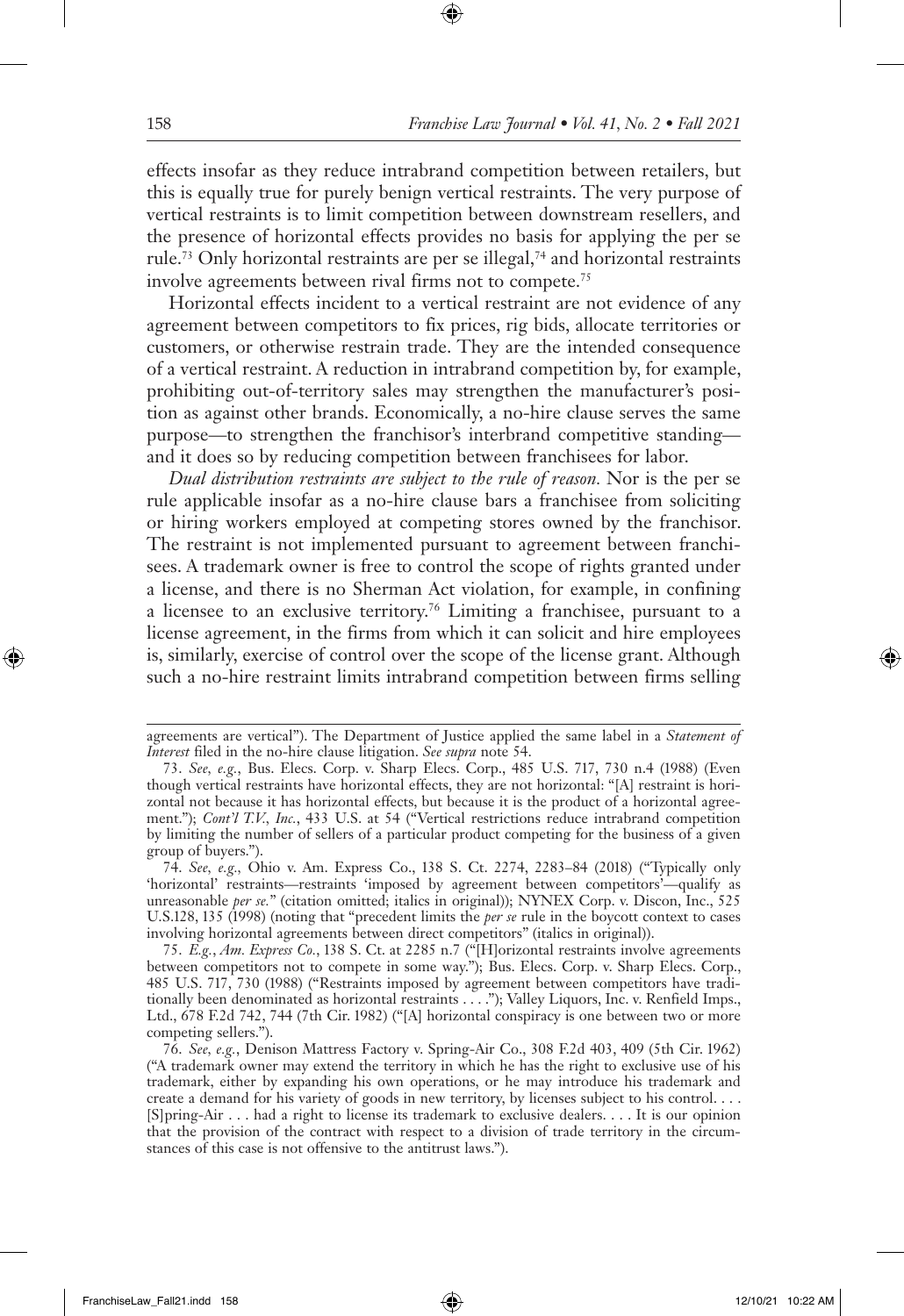at the same distribution level, it is subject to the rule of reason as a dual distribution restraint. Dual distribution restraints imposed by a business format franchisor are subject to the rule of reason,<sup>77</sup> in common with dual distribution restraints imposed by manufacturers on independent dealers and distributors.78 They limit intrabrand competition in furtherance of promotion of interbrand competition.

*Trademark licensing agreements are subject to the rule of reason.* Attempts to apply the per se rule to restraints in franchise agreements or other agreements licensing trademarks have repeatedly been rejected. The Fifth Circuit, for example, rejected a claim that an approved-source requirement in a Kentucky Fried Chicken franchise agreement was per se illegal.<sup>79</sup> It refused to apply the per se rule because, in the franchise context, such a requirement might be procompetitive:

We are not prepared to say . . . that approved source requirements are so universally devoid of redeeming virtue that they warrant per se treatment.  $\dots$  [T]ies themselves are not as completely objectionable in the franchise context as in the contexts in which tying law originally developed. Moreover, franchise arrangements may sometimes create better competitive markets than would otherwise exist. A system under which an independent franchisee's choices are somewhat restricted may nevertheless prove superior to a system in which retail outlets are owned by the national firm. . . .

. . . [T]he potential pro-competitive effects of franchising lead us to proceed cautiously lest we unduly shackle franchisors without achieving discernible competitive benefits. We must encourage business ingenuity so long as it is not competitively stifling.<sup>80</sup>

78. *See, e.g.*, Jacobs v. Tempur-Pedic Int'l, 626 F.3d 1327, 1340 n.15 (11th Cir. 2010) (noting that the "recent trend" has been to view dual distribution restraints as vertical subject to the rule of reason); PSKS, Inc. v. Leegin Creative Leather Prods., 615 F.3d 412, 421 n.8 (5th Cir. 2010) (observing that "eight other circuits have applied the traditional rule of reason to dual distribution systems" (citations omitted)); AT&T Corp. v. JMC Telecom, LLC, 470 F.3d 525, 531 (3d Cir. 2006) ("Vertical restraints are generally not *per se* violations of the Sherman Act, even where a distributor and manufacturer also compete at the distribution level, *i.e.*, have some form of horizontal relationship (a/k/a dual distributor arrangement), as is the case here." (italics in original)); Elecs. Commc'ns Corp. v. Toshiba Am. Consumer Prods., 129 F.3d 240, 243 (2d Cir. 1997) (holding that dual distribution restraints are vertical and subject to the rule of reason); Smalley & Co. v. Emerson & Cuming, Inc., 13 F.3d 366, 368 (10th Cir. 1993) (holding that rule of reason was properly applied to a claim of horizontal market allocation because "dual distribution systems like that utilized by E & C are in fact vertical, not horizontal restraints on competition"); Ill. Corp. Travel, Inc. v. Am. Airlines, 889 F.2d 751, 753 (7th Cir. 1989) ("Dual distribution therefore does not subject to the per se ban a practice that would be lawful if the manufacturer were not selling direct to customers; antitrust laws encourage rather than forbid this extra competition.").

79. *See* Ky. Fried Chicken Corp. v. Diversified Packaging Corp., 549 F.2d 368 (5th Cir. 1977).

80. *Id.* at 379; *accord, e.g.*, *St. Martin*, 935 F. Supp. at 905 (rejecting per se treatment for provisions in franchise agreement prohibiting franchisee from operating a store in a market in

<sup>77.</sup> *See, e.g.*, Krehl v, Baskin-Robbins Ice Cream Co., 664 F.2d 1348, 1356–57 (9th Cir. 1982) (holding that territorial restraints imposed by trademark owner and franchisor on licensees (referred to as "area franchisors") were subject to rule of reason even though owner/franchisor competed at the same distribution level, through a wholly owned subsidiary, with the area franchisors); St. Martin v. KFC Corp., 935 F. Supp. 898, 904–06 (W.D. Ky. 1996) (holding that prohibition in franchise agreement against franchisee operation of a store in a geographic market served by a franchisor-owned store is a dual distribution restraint subject to the rule of reason).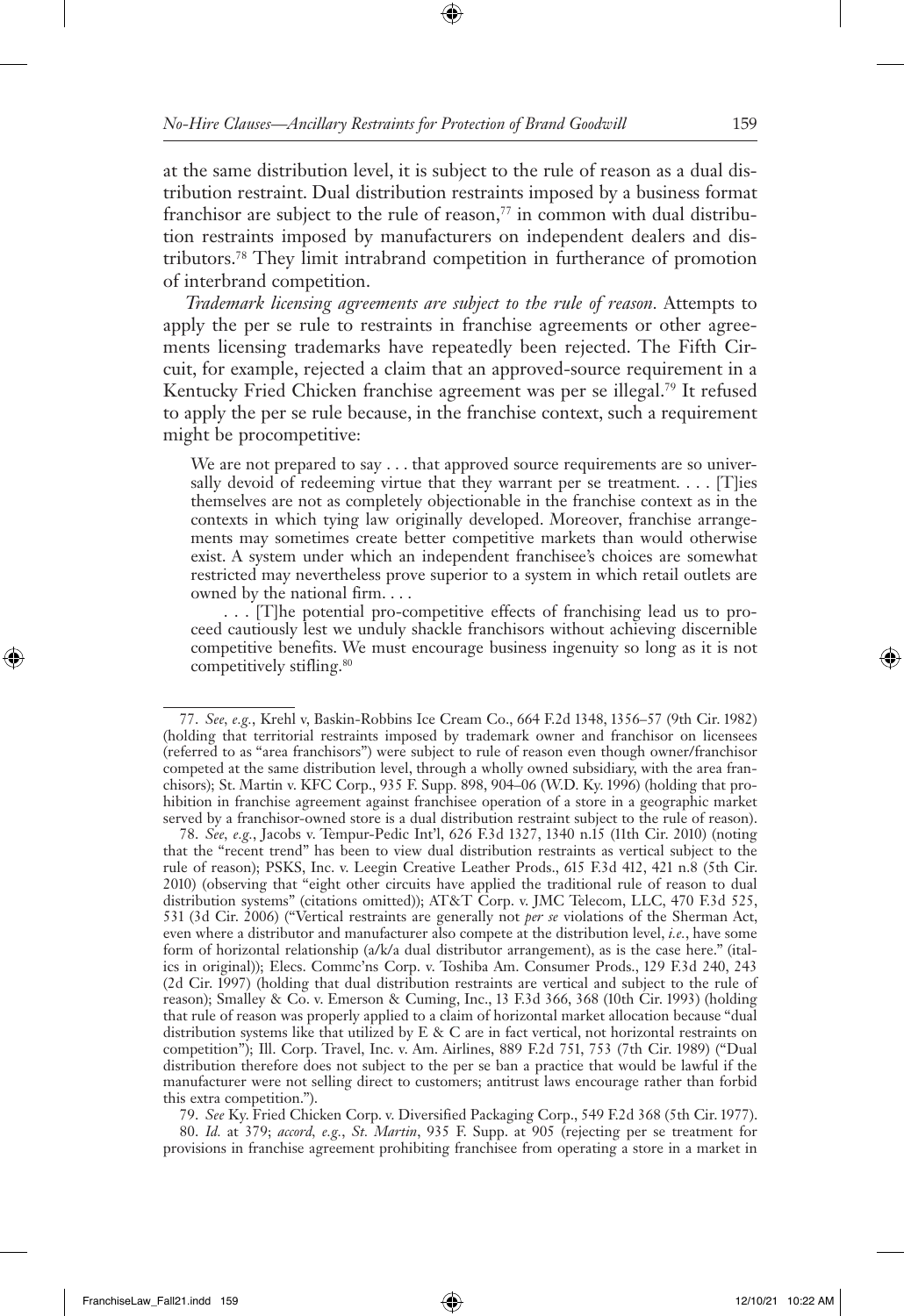Challenging a requirement in a trademark license for mattresses that innersprings and other components be purchased from approved sources, a licensee of the Spring-Air trademark contended that the requirement was a per se illegal tying agreement.<sup>81</sup> The court refused to apply the per se test, because the licensor was not supplying any of the components. It noted that the sourcing requirement served a salutary purpose in protecting the value of the licensor's mark: "The trademark would be of no worth unless the public could be sure that every mattress which bore that mark was uniform both in exterior design and interior quality."82

Because no-hire clauses are not the product of a horizontal agreement among competing franchisees, their creation and enforcement are not per se illegal under Section 1. They have not previously been subjected to judicial scrutiny and, on this ground alone, should not be deemed per se illegal.<sup>83</sup> They must be evaluated under the rule of reason.

#### **IV. Evaluating No-Hire Clauses Under the Rule of Reason**

Employees bringing no-hire clause cases do not challenge the legality of the franchise agreements to which their employers are party. There is no hint that there is any antitrust violation in the fact that their employer executed a franchise agreement (nor could there be). The litigation is aimed, instead, at a specific provision in the agreement—the no-hire clause. As a restraint appurtenant to the main agreement between a franchisee and its franchisor, the legality under the Sherman Act of a no-hire clause is subject to the ancillary restraint doctrine.

An ancillary restraint is lawful, because it is subordinate to a legitimate transaction and "serves to make the main transaction more effective in accomplishing its purpose."84 To be ancillary, the restraint must "contribute to the success of a cooperative venture that promises greater productivity and output"85 and be related to "the efficiency sought to be achieved."86

which the franchisor operated a store and prohibiting a franchisee from having an interest in a fast food outlets other than KFC, since the restrictions "could potentially increase interbrand competition").

<sup>81.</sup> *See* Denison Mattress Factory v. Spring-Air Co., 308 F.2d 403 (5th Cir. 1962).

<sup>82.</sup> *Id.* at 410–11; *see also, e.g.*, Evans v. S.S. Kresge Co., 544 F.2d 1184, 1193 (3d Cir. 1976) (rejecting claim by licensee of K-Mart trade name that restriction against handling goods competitive with those sold by the licensor, S.S. Kresge Co., in K-Mart stores in which licensee sold groceries was per se illegal, since this and other license restraints "had as their purpose the stimulation of business and efficiency for both the department store and the supermarket" within a single K-Mart store).

<sup>83.</sup> *See, e.g.*, White Motor Co. v. United States, 372 U.S. 253, 263 (1963) ("We need to know more than we do about the actual impact of these arrangements on competition to decide whether they have such a 'pernicious effect on competition and lack . . . any redeeming virtue' . . . and therefore should be classified as *per se* violations of the Sherman Act." (citation omitted; italics in original)).

<sup>84.</sup> Rothery Storage & Van Co. v. Atlas Van Lines, Inc., 792 F.2d 210, 224 (D.C. Cir. 1986).

<sup>85.</sup> Polk Bros., Inc. v. Forest City Enters., 776 F.2d 185, 189 (7th Cir. 1985).

<sup>86.</sup> *Rothery Storage & Van Co.*, 792 F.2d at 224.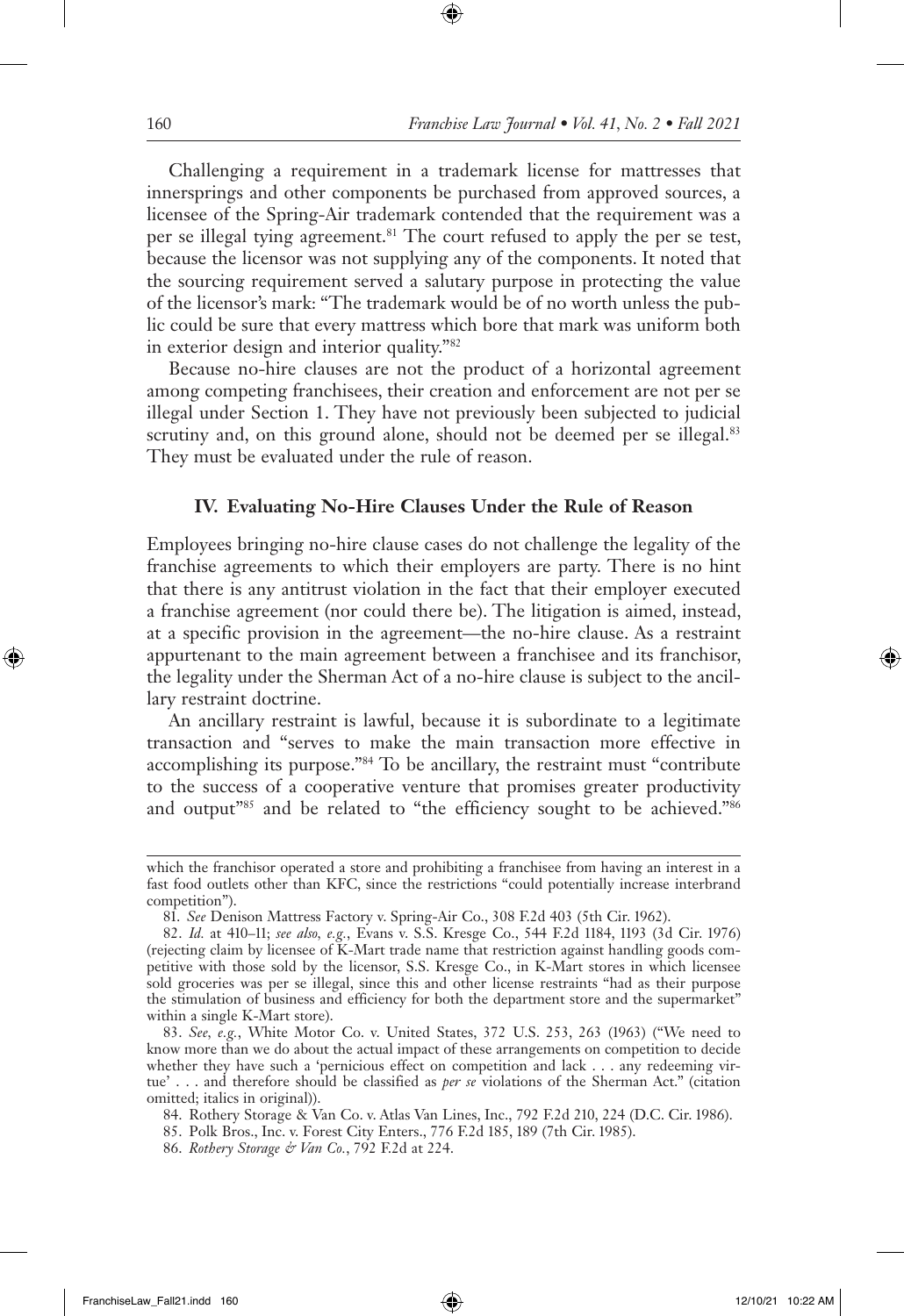Agreements that would otherwise be per se illegal naked restraints between competitors are ancillary if, for example, they limit competition by members of a joint venture with the venture itself;87 prevent free riding by a party to an agreement creating a jointly operated retail outlet;<sup>88</sup> prevent the seller of a business from hiring employees from the business after its sale to a third party;<sup>89</sup> prevent a party to an agreement for supplying traveling nurses to hospitals from soliciting the other party's employees;<sup>90</sup> restrict the sources from which a trademark licensee can buy components for the manufacture of finished goods to be sold under the licensor's mark;<sup>91</sup> or require members of a joint venture to authorize the joint venture to act as the exclusive licensor for all members' intellectual property rights.<sup>92</sup>

If a restraint is ancillary, it thereby escapes condemnation as a per se violation of Section 1.93 Some case law suggests that an ancillary restraint is, *ipso* 

91. *See* Denison Mattress Factory v. Spring-Air Co., 308 F.2d 403, 410–11 (5th Cir. 1962) ("[I]t is our duty to determine whether the general primary purpose of the contract under consideration was to protect Spring-Air in its product, and then determine whether the provisions of the contract complained of here violate any antitrust law.").

92. *See* Major League Baseball Props., Inc. v. Salvino, Inc., 542 F.3d 290, 340 (2d Cir. 2008) (Sotomayor, J., concurring) ("In this case, the exclusivity and profit-sharing provisions of the MLBP [joint venture] agreement are reasonably necessary to achieve MLBP's efficiencyenhancing purposes because they eliminate several potential externalities that may otherwise distort the incentives of individual [baseball] Clubs and limit the potential efficiency gains of MLBP. . . . Most notable of these externalities is the so-called free-rider problem. . . . Under such circumstances, the challenged restraints must be viewed as ancillary to the joint venture and reviewed under the rule of reason in the context of the joint venture as a whole." (footnote omitted)).

93. *See, e.g.*, *Aya Healthcare Servs.*, 2021 U.S. App. LEXIS 24794, at \*13 ("Accordingly, the restraint qualifies as an ancillary restraint, which triggers a rule-of-reason analysis." (footnote omitted)); Rothery Storage & Van Co. v. Atlas Van Lines, Inc., 792 F.2d 210, 224 (D.C. Cir. 1986) (holding that restraint was ancillary "and hence exempt from the per se rule"); *Polk Bros., Inc.*, 776 F.2d at 190 ("The reason for discriminating between 'ancillary' and 'naked' restraints is to determine whether the agreement is part of a cooperative venture with prospects for increasing output. If it is, it should not be condemned *per se.* . . . The Rule of Reason therefore applies."); Staley v. Gilead Scis., Inc., 446 F. Supp. 3d 578, 594–98 (N.D. Cal. 2020) (holding that ancillary restraints are subject to evaluation under the rule of reason).

<sup>87.</sup> *See, e.g.*, *id.* at 229–30 (approving rule adopted by joint venture prohibiting members from competing against it for their own account).

<sup>88.</sup> *See Polk Bros., Inc.*, 776 F.2d at 190 (holding that agreement between competing firms to allocate products each could sell within a single retail outlet that they had agreed to build and jointly occupy was ancillary to the joint venture and therefore subject to rule of reason).

<sup>89.</sup> *See* Cesnik v. Chrysler Corp., 490 F. Supp. 859, 868 (M.D. Tenn. 1980) (noting that covenant prohibiting Chrysler from hiring employees from its Airtemp Division after selling the division to Fedders was "reasonably calculated to protect the legitimate interests of the purchaser in what he has purchased" (citation omitted)).

<sup>90.</sup> *See* Aya Healthcare Servs. v. AMN Healthcare, Inc., 2021 U.S. App. LEXIS 24794, at \*13–14 (9th Cir. Aug. 19, 2021) ("We agree with the district court that the challenged restraint is reasonably necessary to the parties' procompetitive collaboration. The purpose of the parties' contract was to supply hospitals with traveling nurses. The non-solicitation agreement is necessary to achieving that end because it ensures that AMN will not lose its personnel during the collaboration.").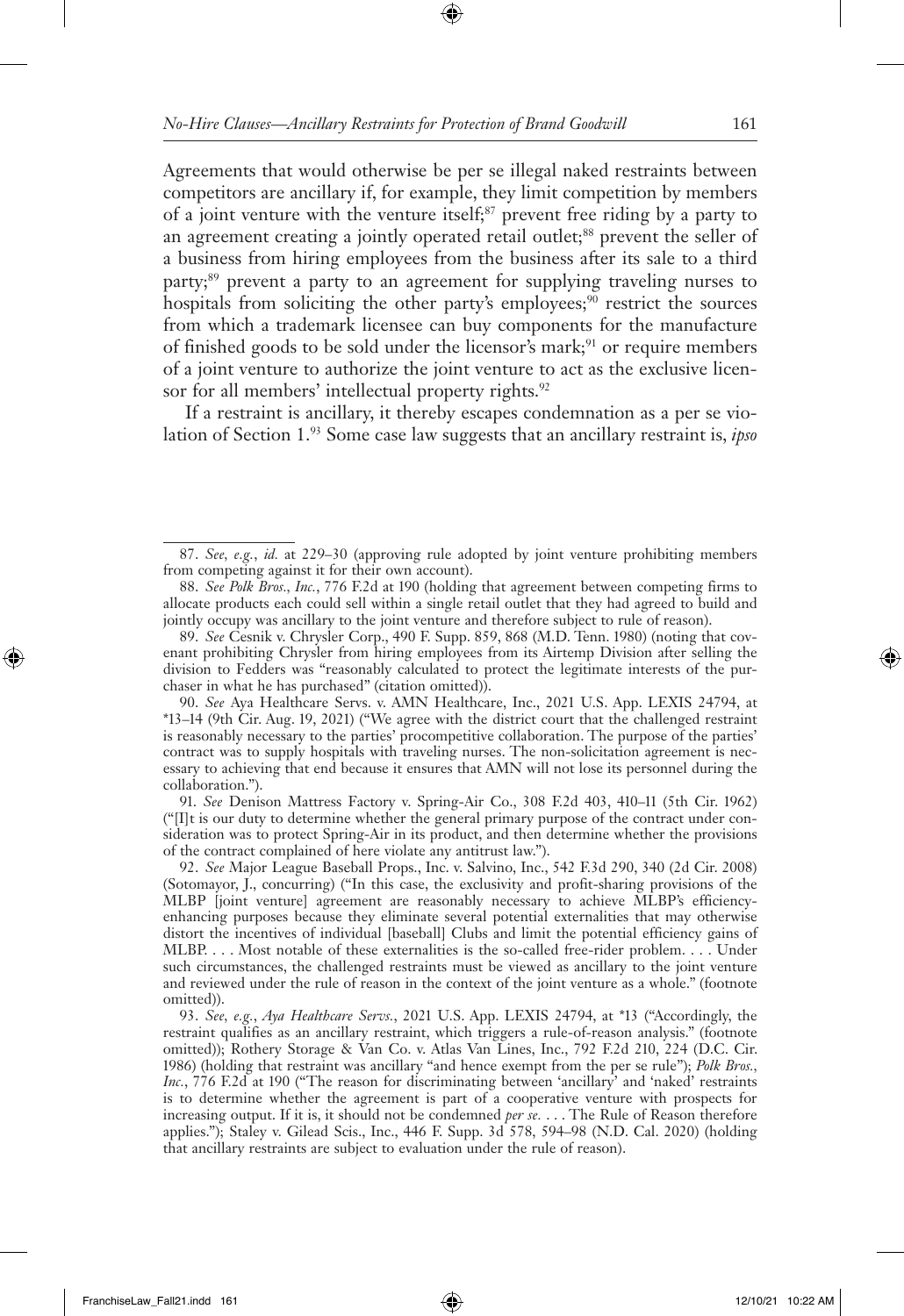*facto*, lawful under Section 1,<sup>94</sup> but the fact that a restraint is ancillary is not enough. The restraint is still subject to evaluation under the rule of reason.<sup>95</sup>

The procedure for testing the legality of a restraint under the rule of reason is now largely settled,<sup>96</sup> and evaluation is a three-step process.<sup>97</sup> First, it must be determined whether the restraint has a substantial anticompetitive effect in a relevant market—that is, does it harm consumers by raising prices or limiting output? In a labor market, does it harm employees by depressing wages and benefits? This is the plaintiff's burden of proof. Without market power, a firm will not, in most cases, have the power to control prices or restrain output. In the case of a buyer-sided market such as hiring by franchisees, it must be determined whether the buyer has monopsony power.<sup>98</sup>

Preliminary, however, to any showing of market power or monopsony power, a plaintiff must prove the metes and bounds of the relevant product or service market and the relevant geographic market. Economic power cannot be measured until the relevant market is defined.<sup>99</sup> This first stepshowing anticompetitive effects in a relevant market—operates as a filter, and there is no need to go to the second step in rule-of-reason analysis if a firm lacks market power or monopsony power.<sup>100</sup>

If a restraint does have substantial anticompetitive effects, the second step in rule-of-reason analysis is to determine whether there is a procompetitive justification for it—that is, does it strengthen the manufacturer's position

<sup>94.</sup> *See, e.g.*, Texaco Inc. v. Dagher, 547 U.S. 1, 7 (2006) ("Under the [ancillary restraints] doctrine, courts must determine whether the nonventure restriction is a naked restraint on trade, and thus invalid, or one that is ancillary to the legitimate and competitive purposes of the business association, and thus valid."); *Rothery Storage & Van Co.*, 792 F.2d at 224 ("If [Judge] Taft's formulation [in *United States v. Addyston Pipe & Steel Co.*, 85 F. 271 (6th Cir. 1898), *aff'd*, 175 U.S. 211 (1899)] is the law today, it is obvious that the Atlas agreements are legal, for *Addyston Pipe & Steel's* analysis of ancillary restraints fits this case exactly.").

<sup>95.</sup> *See, e.g.*, *Aya Healthcare Servs.*, 2021 U.S. App. LEXIS 24794, at \*16 ("Given that the restraint is ancillary to the parties' broader agreement, the district court correctly subjected it to the rule-of-reason standard."); Princo Corp. v. ITC, 616 F.3d 1318, 1336 (Fed. Cir. 2010) (en banc) ("The 'ancillary restraints' that are often important to collaborative ventures, such as agreements between the collaborators not to compete against their joint venture, are also assessed under the rule of reason."); Polk Bros., Inc. v. Forest City Enters., 776 F.2d 185, 190 (7th Cir. 1985) (since restraint was ancillary, its legality was tested under the rule of reason).

<sup>96.</sup> The Supreme Court applied the rule of reason to vertical restraints in *Ohio v. Amercian Express Co*., 138 S. Ct. 2274 (2018), using a "three-step, burden-shifting framework," *id.* at 2284. It followed the same framework in applying the rule of reason to restraints incident to a joint venture in *NCAA v. Alston*, 141 S. Ct. 2141, 2160–62 (2021).

<sup>97.</sup> *E.g., Am. Express Co.,* 138 S. Ct. at 2284.

<sup>98.</sup> *See, e.g.*, Weyerhaeuser Co. v. Ross-Simmons Hardwood Lumber Co., 549 U.S. 312, 320 (2007) ("Monopsony power is market power on the buy side of the market.").

<sup>99.</sup> *See, e.g.*, *Am. Express Co.*, 138 S. Ct. at 2285 n.7 (noting that market power "cannot be evaluated unless the Court first defines the relevant market").

<sup>100.</sup> *E.g.*, SCFC ILC, Inc. v. Visa USA, Inc., 36 F.3d 958, 965 (10th Cir. 1994) ("Proof of market power, then, for many courts is a critical first step, or 'screen' or 'filter,' which is often dispositive of the case." (footnote omitted)); Valley Liquors, Inc. v. Renfield Imps., Ltd., 822 F.2d 656, 666 (7th Cir. 1987) ("A threshold inquiry in any Rule of Reason case is whether the defendant had market power, that is, the 'power to raise prices significantly above the competitive level without losing all of one's business.'" (citation omitted)).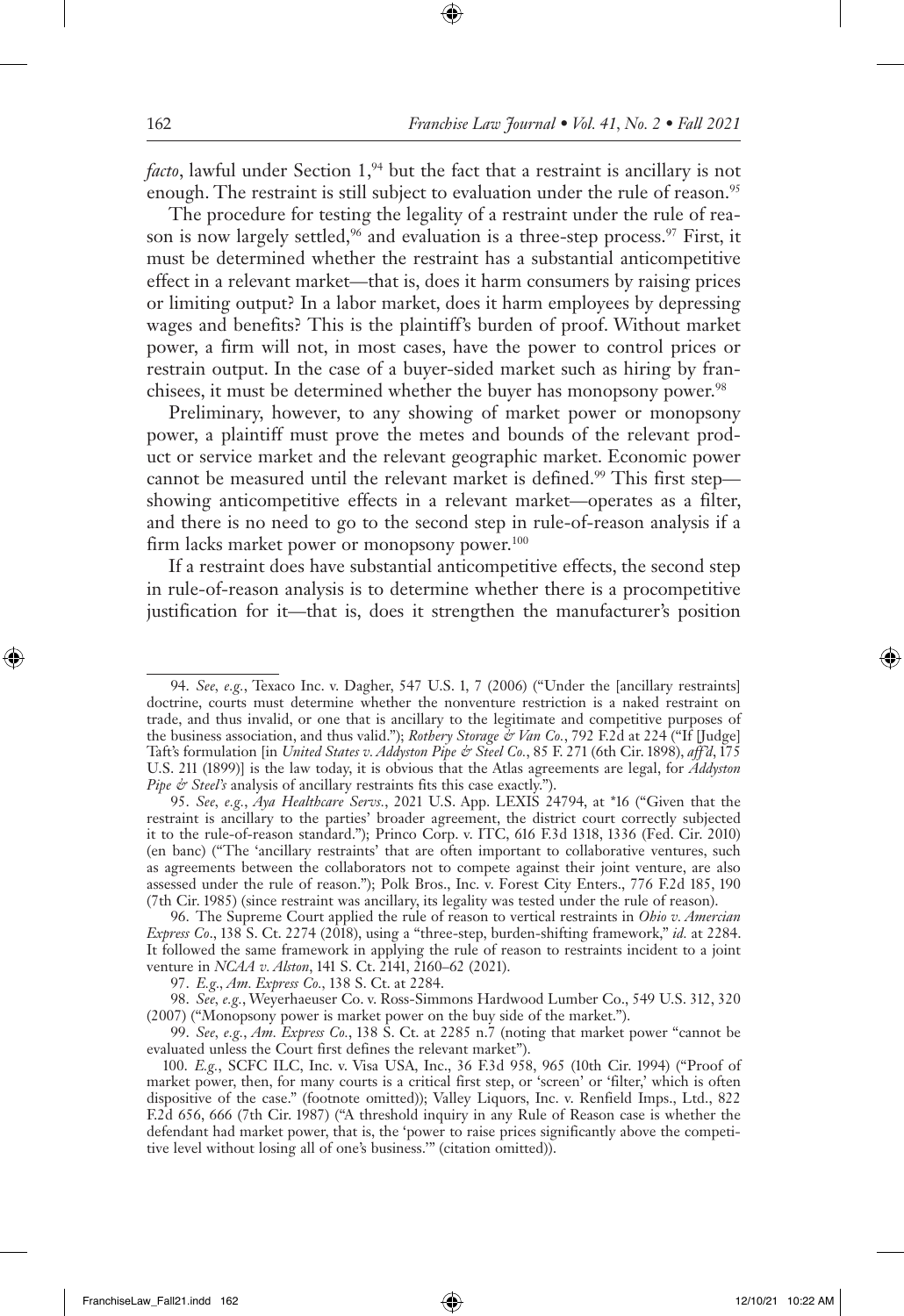in relation to competitors? This showing is the defendant's burden.101 If the restraint does have a procompetitive justification, the third step is to determine whether the same benefits and efficiencies could be achieved through less restrictive means. This showing is the plaintiff's burden.102 If the plaintiff shows that less restrictive means are available, the restraint violates Section 1.<sup>103</sup>

When no-hire clauses are tested under the rule of reason, there is no cognizable restraint of trade.

*Economic power in a relevant market.* Once a relevant market has been defined for purposes of measuring the competitive impact of a no-hire clause—as it must be for the first step in rule-of-reason analysis—it becomes apparent that none of the franchisors in the reported cases has monopsony power. The restriction on solicitation and hiring is limited to franchisees under a single trademark, and a single brand of goods or services cannot, with isolated exceptions not pertinent here, constitute a relevant market.<sup>104</sup>

The relevant product or service market for measuring franchisor monopsony power comprises companies that actively compete for the services of a specific employee (i.e., the universe of employers to which the employee can turn for work).105 No-hire clauses prevent an employee from going to work for an employer operating under the same brand as his or her employer, but an employee is free to sell his or her services to any employer other than one operating under the trademark used by the current employer. The no-hire clause has no effect on the ability of an employee to seek work outside the franchise system. The relevant labor market for plaintiffs suing fast-food franchisors includes, thus, not merely hiring by franchisees or franchisorowned stores operating under the same brand but also hiring by other quick-serve restaurants.106

105. *See, e.g.*, *Todd*, 275 F.3d at 202 (relevant market in labor monopsony case comprised employers that are seen by plaintiff employees as "reasonably good substitutes"); Eichorn v. AT&T Corp., 248 F.3d 131, 147–48 (3d Cir. 2001) ("We agree with the District Court that the relevant market is not limited to AT&T and its affiliates but rather includes all those technology companies and network services providers who actively compete for the employees with the skills and training possessed by plaintiffs.")

106. *See, e.g.*, Conrad v. Jimmy John's Franchise, LLC, No. 18-CV-00133-NJR, 2021 U.S. Dist. LEXIS 142272, at \*39 (S.D. Ill. July 23, 2021) ("[T]he relevant labor market includes not merely Jimmy John's franchisees but also other quick-serve restaurants. . . .").

<sup>101.</sup> *See Am. Express Co.*, 138 S. Ct. at 2284.

<sup>102.</sup> *See id.*

<sup>103.</sup> *See, e.g.*, NCAA v. Alston, 141 S. Ct. 2141, 2162 (2021) (affirming finding by district court that substantially less restrictive rules could have been implemented by the NCAA to regulate education-related benefits offered by colleges to student athletes).

<sup>104.</sup> *See, e.g.*, PSKS, Inc. v. Leegin Creative Leather Prods., 615 F.3d 412, 418 (5th Cir. 2010) (noting that district court "also correctly rejected the claim that Brighton products constitute their own market"); Todd v. Exxon Corp., 275 F.3d 191, 200 (2d Cir. 2001) (noting that dismissal for failure to allege a relevant market is appropriate when plaintiff has attempted "to limit a product market to a single brand, franchise, institution, or comparable entity that competes with potential substitutes" (footnote omitted)); Generac Corp. v. Caterpillar, Inc., 172 F.3d 971, 977 (7th Cir. 1999) ("Product markets are not defined in terms of one trademark or another; trademarks simply identify the origin of a product.").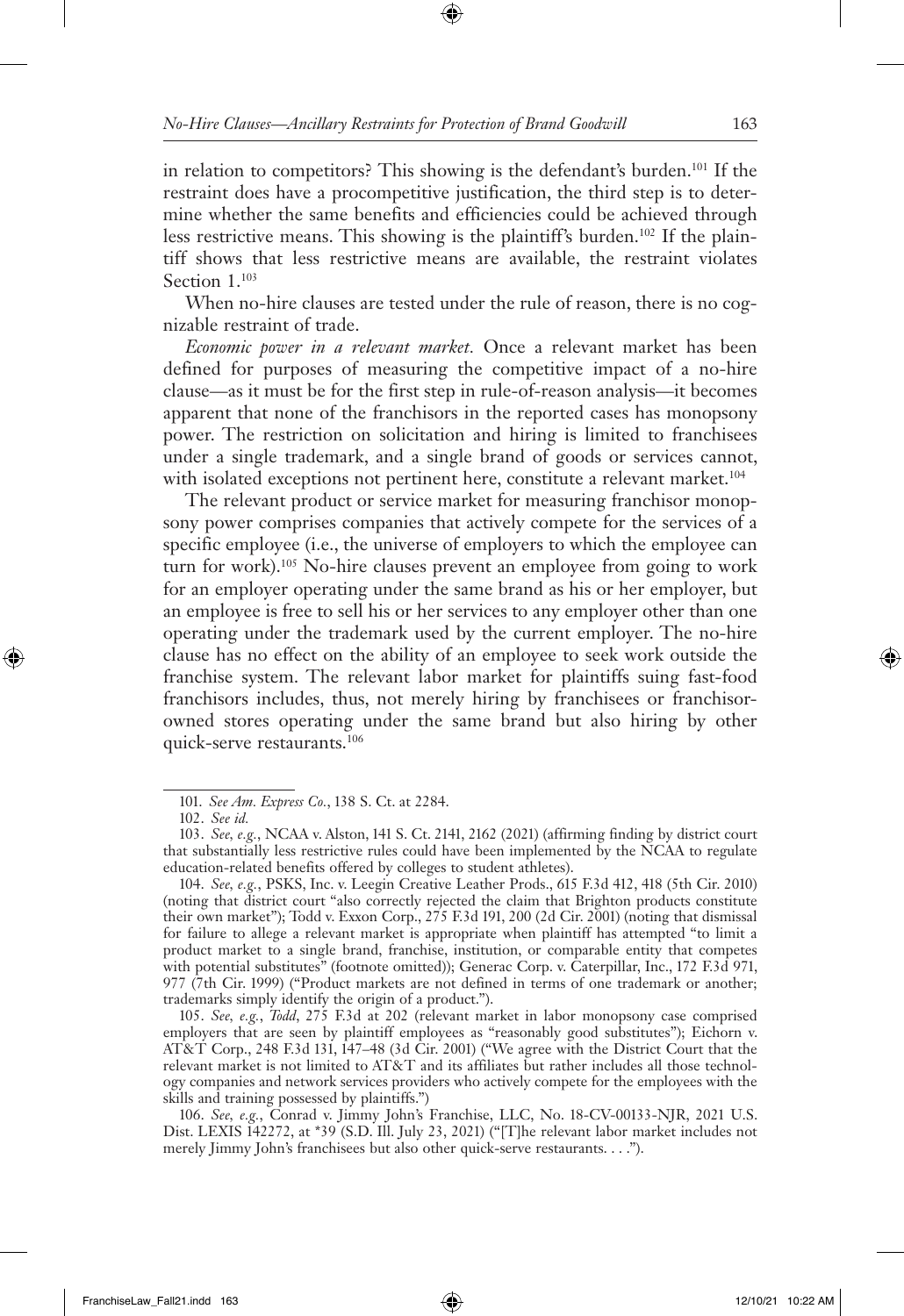The boundaries of the other component of market definition, the relevant geographic market, will vary by franchisee, but they can be expected to correspond to a radius described by the distance that an employee will travel to a place of employment.107 Within any such geographic market, an individual can turn to multiple potential employers, and the opportunities for employment can be expected to increase in proportion to an increase in the population density within the travel radius.

Without regard to any specific market, it is apparent that no franchisor could have monopsony power in a relevant market thus defined. Assuming, for example, a geographic market with twenty McDonald's restaurants, a no-hire clause restraining the movement of employees from one McDonald's restaurant to another would have no effect on their access to employment at other fast-food restaurants selling hamburgers (let alone fast-food restaurants generally) within the geographic market (e.g., Burger King, Wendy's, Arby's, Hardee's, Carl's, Big Boy). While the switching costs to an employee would be minimized by simply transferring to another employer within the same franchise system,<sup>108</sup> the skill sets of employees affected by no-hire clauses, whether managerial or hourly, are readily transferable to restaurants operating under competing brands, not to mention to other types of quick-service restaurants (e.g., Jimmy John's, Papa John's, Little Caesar, Domino's Pizza). Even if employees are categorized at the six-digit occupation level used in the Standard Occupational Classification Manual—like Cooks, Fast Food  $(35-2011)$ ; Fast Food and Counter Workers  $(35-3023)^{109}$ —the employment alternatives within a geographic market will almost certainly greatly exceed the number of franchised locations affected by a no-hire clause.

The defendant's expert in the *Jimmy John's* case calculated that the vast majority of Jimmy John's branded restaurants have at least ten other quick-service restaurant brands within a ten-mile radius and that, on average, each store has 53 such nearby brands at 257 locations.110 Given the number of employment alternatives within the relevant market, the no-hire clause would not, in the expert's judgment, produce any adverse competitive effects.111 No matter which local geographic market were selected, it could be expected that the availability of out-of-franchise employers would be

<sup>107.</sup> It has been proposed that the geographic market should be defined by the employee's commuting zone. *See* Marinescu & Posner, *supra* note 14, at 1352–53, 1389. In denying class certification in the McDonald's litigation, the court observed that the evidence "bears out the intuition that the proposed class members sell their labor in local geographic markets, generally within easy commuting distance." Deslandes v. McDonald's USA, LLC, No. 17 C 4857, 2021 U.S. Dist. LEXIS 140735, at \*34 (N.D. Ill. July 28, 2021).

<sup>108.</sup> For discussion of switching costs as a barrier to employee mobility, see Marinescu & Posner, *supra* note 14, at 1353–54.

<sup>109.</sup> U. S. Office of Mgmt. and Budget, Standard Occupational Classification Manual 123, 124 (2018), https://www.bls.gov/soc/2018/soc\_2018\_manual.pdf. For use of the SOC system in defining a labor market, see Marinescu & Posner, *supra* note 14, at 1352–53.

<sup>110.</sup> *See* Conrad v. Jimmy John's Franchise, LLC, No. 18-CV-00133-NJR, 2021 U.S. Dist. LEXIS 33933, at \*23 (S.D. Ill. Feb. 16, 2021).

<sup>111.</sup> *Id.* at \*23–24.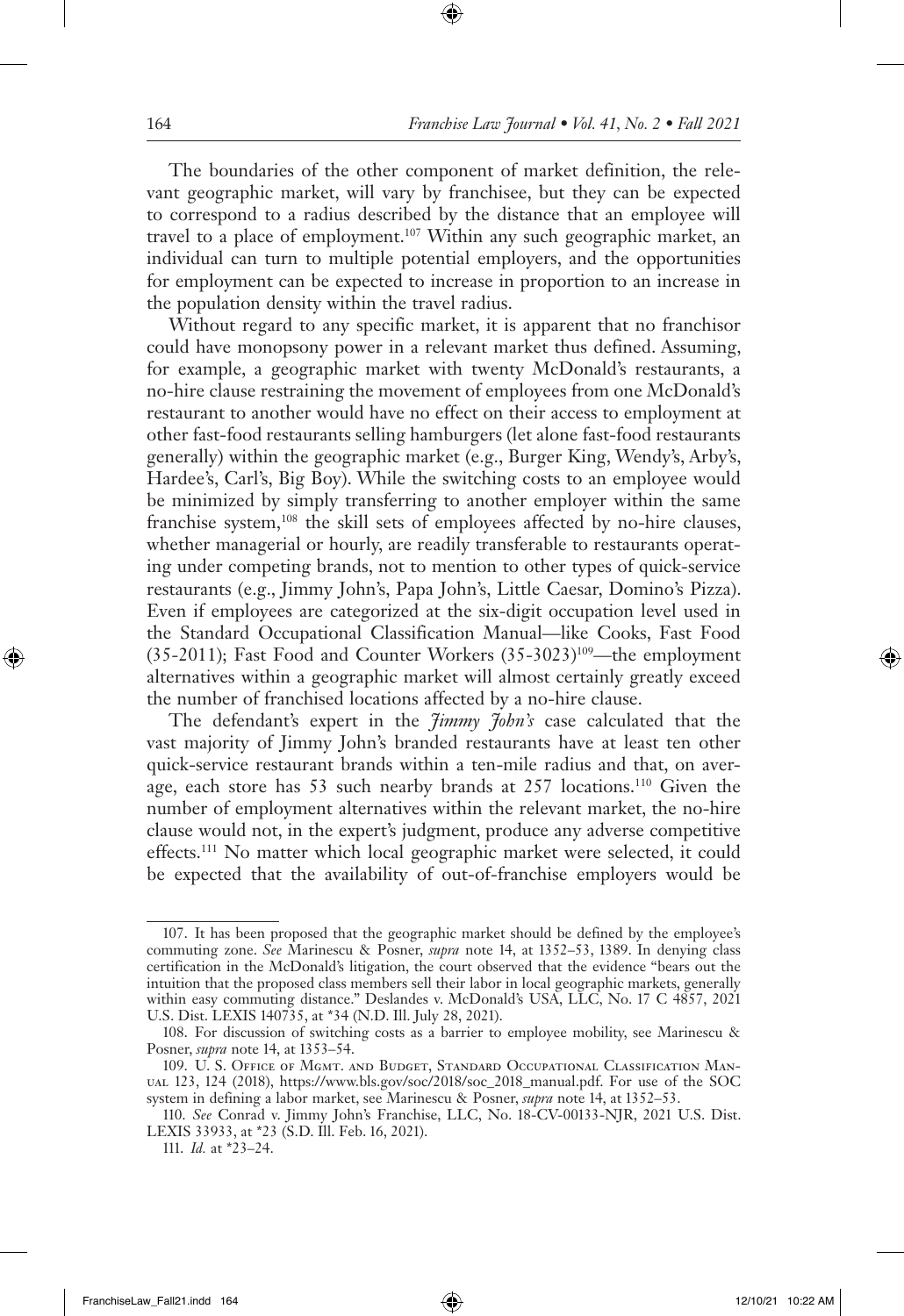comparable. A franchisee would face competition from multiple employers outside the franchise in its efforts to hire workers.

In the absence of market power—here, monopsony power—there is no possibility that a restraint will have a substantial anticompetitive effect. Without it, there is no basis for advancing to the second step in rule-ofreason inquiry—that is, whether there is a procompetitive justification for the restraint. But considering that step supports this article's conclusion, because it demonstrates that, in a business format franchise, a no-hire clause is procompetitive.

*Procompetitive justifications for no-hire clauses.* Entirely separate from the fact that a franchisor could have no economic power in any relevant market, there are obvious procompetitive justifications for a no-hire clause. Even though a court should never advance to this second step in rule-of-reason analysis in a no-hire clause case, the procompetitive effects underscore the fallacy of Section 1 claims aimed at no-hire clauses in franchise agreements.

The justification for an ancillary restraint is measured at the time that it is entered, not at the time that it has competitive effects. Comparing a restraint ancillary to a joint venture agreement to an employee noncompetition covenant, the Seventh Circuit held in *Polk Bros., Inc. v. Forest City Enterprises*112 that the legality of the restraint must be "viewed at the time it was adopted."113 In reliance upon a noncompetition covenant, a firm will invest in and train an employee for its benefit.<sup>114</sup> When the employment is over, "there is nothing left but restraint—but the aftermath is the wrong focus" for measuring legality.<sup>115</sup>

When the restraint at issue in *Polk Bros.* was analyzed for effects as of the time that it was adopted, the court found it to be ancillary to a "productive cooperation."116 There, an appliance retailer, Polk Brothers, and a building supplies retailer, Forest City, agreed to operate at a single retail location in the interest of providing a full range of goods for furnishing and maintaining a home. In furtherance of the collaboration, they negotiated a covenant restricting the type of goods that each could sell at the location. The legality of the covenant under Section 1 was subject to the rule of reason:

Polk Bros. and Forest City were cooperating to produce, not to curtail output; the cooperation increased the amount of retail space available and was at least potentially beneficial to consumers; the restrictive covenant made the

<sup>112.</sup> Polk Bros., Inc. v. Forest City Enters., 776 F.2d 185, 189 (7th Cir. 1985).

<sup>113.</sup> *Id.*; *see also* Blackburn v. Sweeney, 53 F.3d 825, 828 (7th Cir. 1995) ("*Polk* teaches that courts must look to the time an agreement was adopted in assessing its potential for promoting enterprise and productivity . . . ."); *accord* Aya Healthcare Servs. v. AMN Healthcare, Inc., 2021 U.S. App. LEXIS 24794, at \*15 (9th Cir. Aug. 19, 2021) (holding that restraint was ancillary because, among other reasons, it "was entered into at the same time the parties agreed to collaborate on a joint venture").

<sup>114.</sup> *Polk Bros., Inc.*, 776 F.2d at 189 ("Knowing that he is not cutting his own throat by doing so, the employer will train the employee, giving him skills, knowledge, and trade secrets that make the firm more productive.")

<sup>115.</sup> *Id.* 

<sup>116.</sup> *Id.* at 190.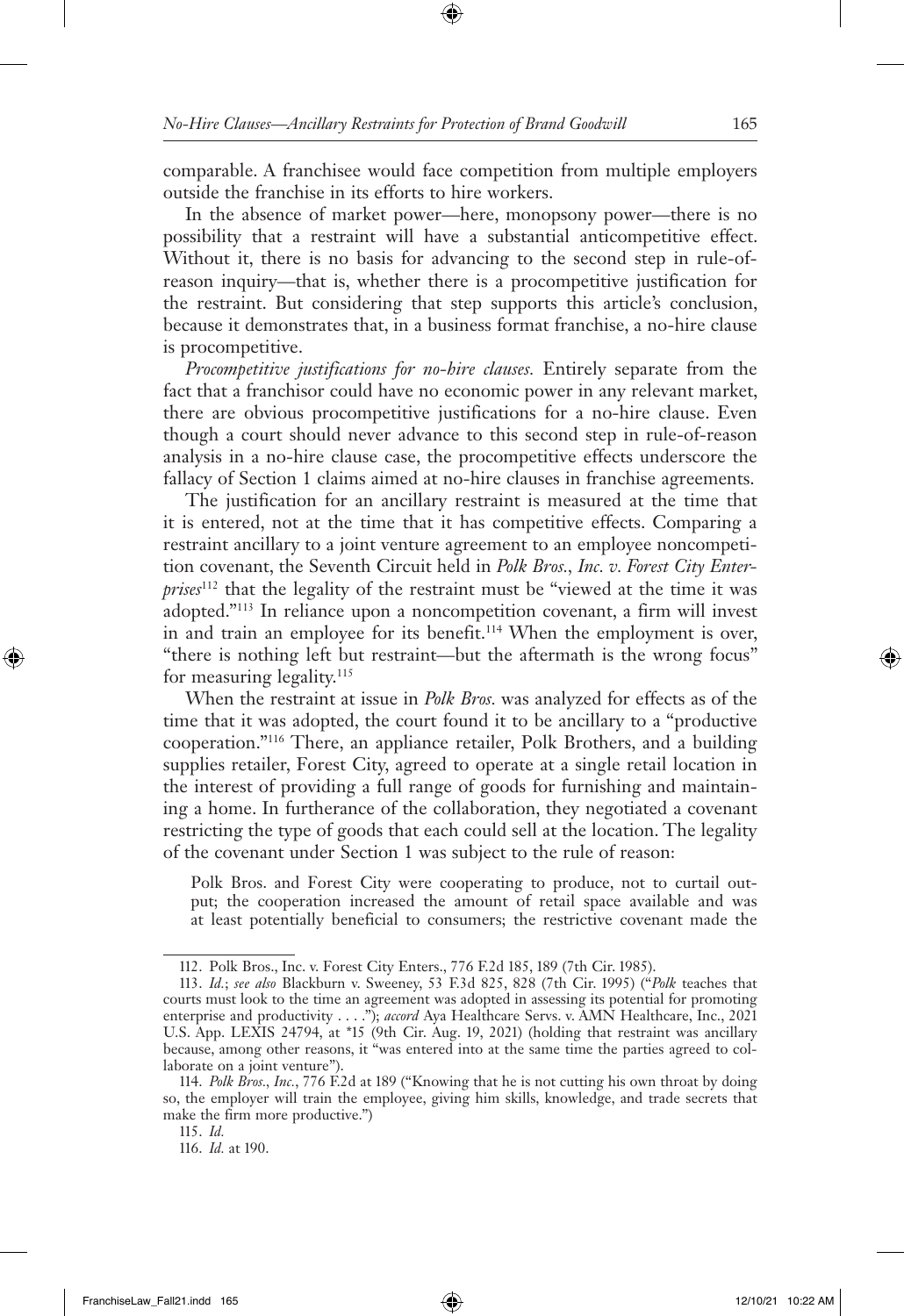cooperation possible. The Rule of Reason therefore applies. Discriminating analysis is necessary.117

When the effects of a no-hire clause are viewed as of the time a firm or individual executes a franchise agreement, they are demonstrably procompetitive. In a business format franchise, the success of the enterprise depends upon elimination of the free rider—the franchisee that cuts its costs by exploiting the investment of other franchisees. The no-hire clause protects against a franchisee avoiding the cost of training by, instead, hiring trained workers away from other stores in the franchise. The cost savings enable a free rider to undercut pricing by its intrabrand competitors, thereby driving all pricing down within a market and leading to reduced profits for those franchisees that have incurred the cost of employee training. The prospect of losing employees to competing franchisees not only may deter franchisees from investing in training but also may discourage firms or individuals from even buying a franchise in the first place. Without confidence that its franchise opportunity will be safeguarded against predation from other franchisees, a firm or individual will have little incentive to make the investment.

The need for a no-hire clause and other restraints arises from the inherent economic tension between the interests of a franchisor and its individual franchisees. The incentives of a franchisee and the franchisor are not aligned, because the franchisee's interest in increased profits can lead to conduct that, in the absence of contractual restraints, may undermine the goodwill of the franchise itself.118 The conduct can range from saving on food costs by sourcing from non-approved suppliers, to ignoring franchisor requirements for service of fresh products, to deviating from required menu offerings, to saving on labor costs by understaffing or scrimping on training.

<sup>117.</sup> *Id.* Judge Easterbrook's invocation of an employee noncompetition covenant as an ancillary restraint analogous to the joint venture restraint under review in *Polk Bros.* was not entirely apt, since enforcement of the former is subject to a range of equitable criteria not relevant to ancillary restraint analysis under § 1. Whether the covenant is necessary to protect the legitimate interests of the covenantee is the only common criterion. *See, e.g.*, Reliable Fire Equip. Co. v. Arredondo, 965 N.E.2d 393, 396 (Ill. 2011) ("A restrictive covenant, assuming it is ancillary to a valid employment relationship, is reasonable only if the covenant: (1) is no greater than is required for the protection of a legitimate business interest of the employer-promisee; (2) does not impose undue hardship on the employer-promisor; and (3) is not injurious to the public."); BDO Seidman v. Hirshberg, 93 N.Y.2d 382, 388–89 (N.Y. 1999) ("The modern, prevailing common-law standard of reasonableness for employee agreements no to compete applies a three-pronged test. A restraint is reasonable only if it: (1) is *no greater* than is necessary for the protection of the *legitimate interest* of the employer, (2) does not impose undue hardship on the employee, and (3) is not injurious to the public." (emphasis in original)); Raimonde v. Van Vlerah, 325 N.E.2d 544, 547 (Ohio 1975) ("A covenant restraining an employee from competing with his former employer upon termination of employment is reasonable if it is no greater than is required for the protection of the employer, does not impose undue hardship on the employee, and is not injurious to the public.").

<sup>118.</sup> For discussion of the tension between franchisor and franchisee incentives, see generally Blair & Lafontaine, *supra* note 36, at 118–21. "[T]he individual franchisee's incentives are not aligned with those of the franchisor: the profit-maximizing behavior of an individual franchisee can have adverse external effects on the franchisor and other franchisees as well." *Id.* at 118 (footnote omitted).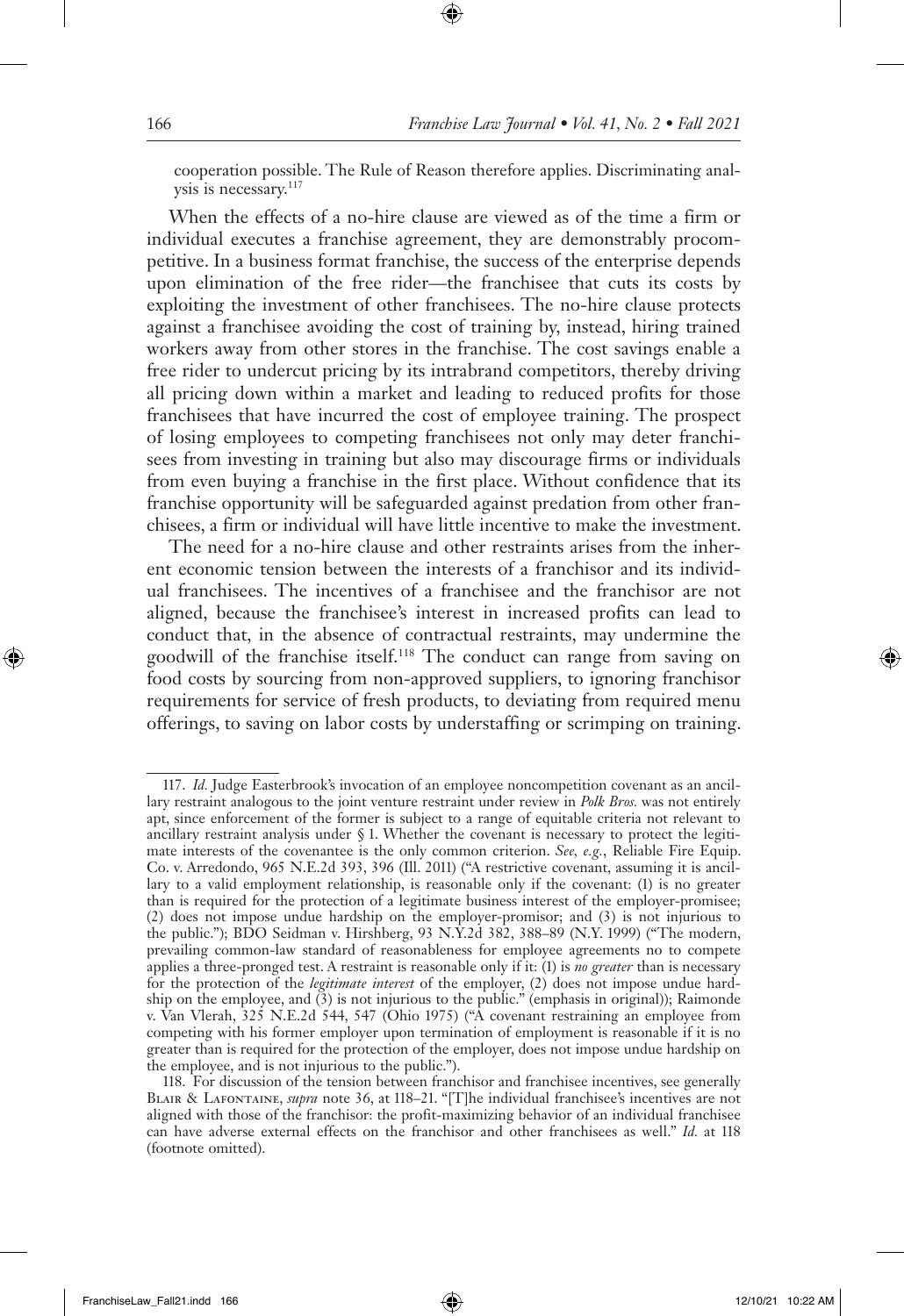The damage to goodwill resulting from such profit-maximizing conduct is readily foreseeable:

[I]t would be expected that in the absence of [intra]brand restrictions, franchisees would cut corners on investments in brand quality, for example by reducing food quality or customer service to reduce costs. For any individual franchisee, the short-run cost to the overall brand reputation of such deviations is small because the store is just one of many stores, while the benefit in profit can be significant. However, if all stores behave this way, then the overall quality of the brand will deteriorate in the long-run, which will harm all stores.<sup>119</sup>

Crediting the analysis of McDonald's expert economist in *Deslandes v. McDonald's USA, LLC*,<sup>120</sup> the court there described the benefits of a no-hire clause in limiting free riding by individual franchisees:

[T]he hiring restriction encourages franchisees to train their employees without fear that other outlets will free-ride on this training by hiring away employees trained in the McDonald's way. It also encourages cooperation among franchisees. For example, franchisees are required to manage their restaurants personally and are required to complete significant training . . . before signing a franchisee agreement. That training sometimes involves on-the-job training at an existing franchise restaurant. Absent the hiring restriction, current franchisees would be reluctant to allow potential franchisees to train in their restaurants for fear they would use the opportunity to recruit employees.<sup>121</sup>

The no-hire clause contributes to increased output in the hamburger market, "because it encourages the very training that enhances the brand (by ensuring uniform food quality, customer service and building cleanliness)."<sup>122</sup> A strong brand leads, in turn, to additional franchise outlets. New outlets must be staffed, and new restaurants thus increase output in the labor market by increasing demand for labor.<sup>123</sup>

Case law bears out the procompetitive benefits of restraints, such as a no-hire clause, incident to trademark licensing. Such restraints in licenses granted by single-firm licensors have consistently been validated under the rule of reason.124 Even though they may prevent a licensee from engaging

<sup>119.</sup> Conrad v. Jimmy John's Franchise, LLC, No. 18-CV-00133-NJR, 2021 U.S. Dist. LEXIS 33933, at \*26–27 (S.D. Ill. Feb. 16, 2021).

<sup>120.</sup> Deslandes v. McDonald's USA, LLC, No. 17 C 4857, 2021 U.S. Dist. LEXIS 140735 (N.D. Ill. July 28, 2021).

<sup>121.</sup> *Id.* at \*23–24.

<sup>122.</sup> *Id.* at \*24.

<sup>123.</sup> *Id.* at \*25.

<sup>124.</sup> The fact that licensing is by an entity existing independently of any licensees is crucial, because use of trademark licensing to allocate territories or customers among horizontal competitors has been deemed per se illegal where the trademark is owned by a licensor under control of the licensees. *See, e.g.*, United States v. Topco Assocs., 405 U.S. 596, 608–12 (1972) (purchasing association whose stock was owned by grocery store chain members violated § 1 by granting members exclusive territories in which to sell Topco-brand products and prohibiting members from selling Topco-brand products at wholesale); United States v. Sealy, Inc., 388 U.S. 350, 354 (1967) (noting that trademark owner licensed its stockholders to make and sell mattresses under the Sealy brand in exclusive territories in violation of § 1: "The territorial arrangements must be regarded as the creature of horizontal action by the licensees. It would violate reality to treat them as equivalent to territorial limitations imposed by a manufacturer upon independent dealers as incident to the sale of a trademarked product. Sealy, Inc., is an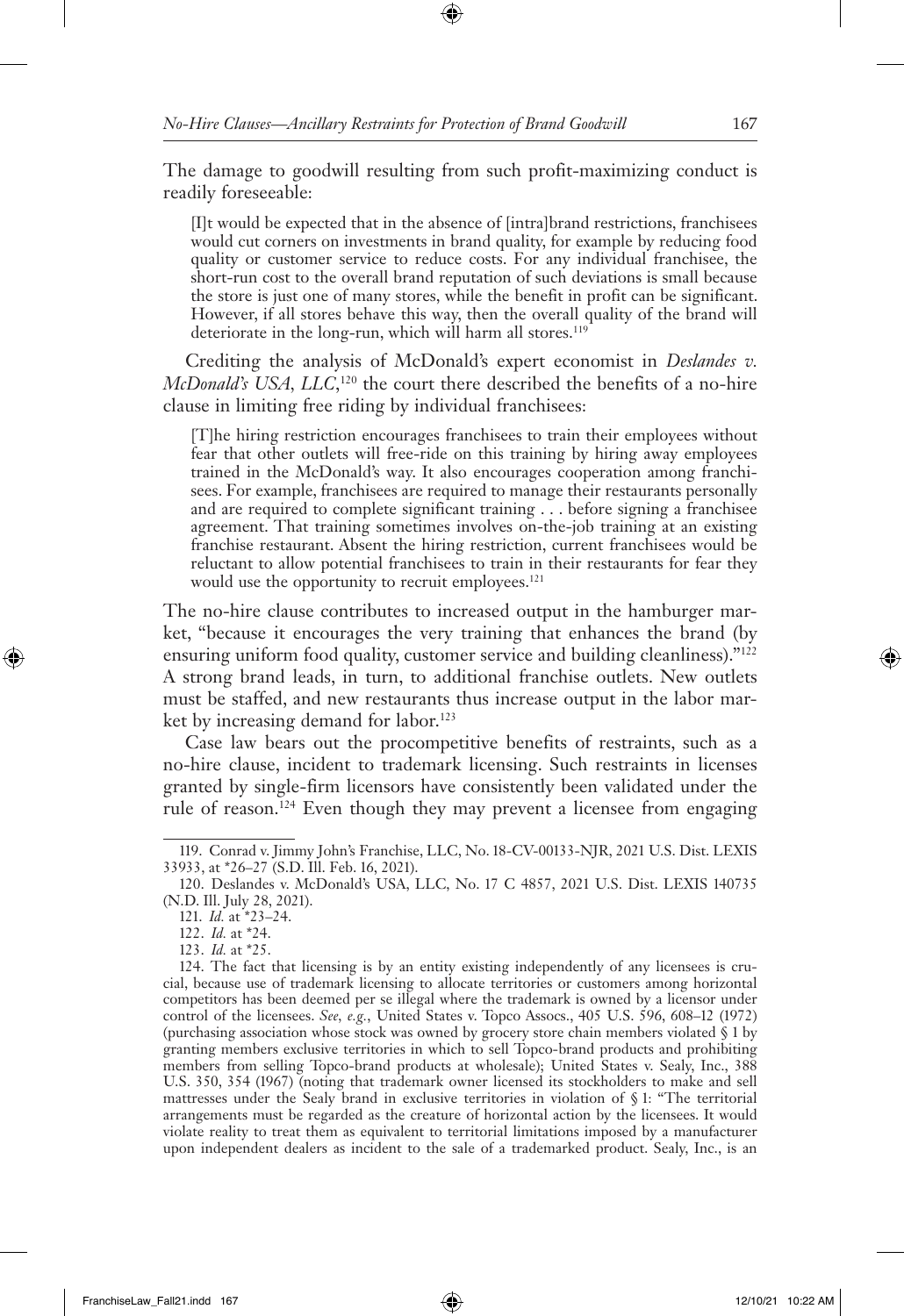in activity that would otherwise be available to it, there is no Sherman Act violation. In furtherance of a trademark license, a requirement, for example, that the franchisee refrain from selling goods under any mark other than that of the franchisor does not violate Section 1.125 Nor is Section 1 violated by a prohibition against a franchisee operating a competing business in the territory in which it has been licensed to use a mark.126 There is no violation in prohibiting a licensee from selling goods under brands competitive with that of the licensor.127 For example, restraints on operation of grocery stores under the K-Mart trade name and service mark did not violate Section 1 where they were necessary for protection of the K-Mart image.<sup>128</sup> A restriction allocating geographic markets between the trademark owner and its licensee did not violate Section 1 where "both parties restricted their actions somewhat in the interest of more efficient promotion of the covered products and better sales."129

Trademarks are non-exclusionary, and agreements to protect trademark interests are "common, and favored, under the law."130 If a licensee deems the restrictions of a license too onerous, it is free to end the license and market goods or services under another brand.<sup>131</sup> In the case of a business format franchise, a firm or individual is free to walk away from investing in

126. *See* St. Martin v. KFC Corp., 935 F. Supp. 898, 902–04 (W.D. Ky. 1996) (approving a prohibition against a KFC franchisee operating a restaurant under another brand in the territory granted in the trademark license).

127. *See, e.g.*, Denison Mattress Factory v. Spring-Air Co., 308 F.2d 403, 412 (5th Cir. 1962) (rejecting claim by mattress manufacturer that trademark licensor's requirement that it refrain from selling mattresses under competing national brands was a per se violation of § 1).

130. 1-800 Contacts, Inc. v. F.T.C., 1 F.4th 102, 119 (2d Cir. 2021) (quoting Clorox Co. v. Sterling Winthrop, Inc., 117 F.3d 50, 55, 57 (2d Cir. 1997)).

131. *See, e.g.*, *Clorox Co.*, 117 F.3d at 57 ("[A]ll that is required of a defendant in order to escape the clutches of an alleged trademark monopoly is to market his product under a different name." (quoting Seven-Up Co. v. No-Cal Corp*.*, 183 U.S.P.Q. 165, 166 (E.D.N.Y. 1974)).

instrumentality of the licensees for purposes of the horizontal territorial allocation."); Timken Roller Bearing Co. v. United States, 341 U.S. 593, 597–99 (1951) (license of Timken trademark to British and French affiliates of license owner held to be subsidiary to main purpose of the parties' agreement to allocate territories in violation of § 1); *In re* Blue Cross Blue Shield Antitrust Litig., 308 F. Supp. 3d 1241, 1279 (N.D. Ala. 2018) (since licensor of Blue Cross and Blue Shield service marks was owned and controlled by licensees, licenses granting exclusive service areas to individual licensees effectuated a scheme of horizontal restraints in violation of § 1: "Defendants' aggregation of a market allocation scheme together with certain other output restrictions is due to be analyzed under the *per se* standard of review." (italics in original)).

<sup>125.</sup> *See* Susser v. Carvel Corp., 206 F. Supp. 636, 647–48 (S.D.N.Y. 1962) (approving exclusive dealing requirement), *aff'd*, 332 F.2d 505 (2d Cir. 1964).

<sup>128.</sup> *See* Evans v. S.S. Kresge Co., 394 F. Supp. 817, 846 (W.D. Pa. 1975) (rejecting per se treatment for restraints intended to ensure that licensee, an independent grocery store owner, operated stores under the K-Mart mark consistently with the trademark owner's objective of "attracting customers into the K-Mart stores by providing convenient one-stop shopping and quality merchandise at low prices"), *aff'd*, 544 F.2d 1184 (3d Cir. 1976).

<sup>129.</sup> Generac Corp. v. Caterpillar, Inc., 172 F.3d 971, 978 (7th Cir. 1990) (rejecting per se treatment for territorial allocation in trademark license pursuant to which plaintiff manufactured power generators under defendant's mark, sold part of the production to the licensor for resale in territories reserved to licensor, and sold the balance through dealers in territories reserved to licensee).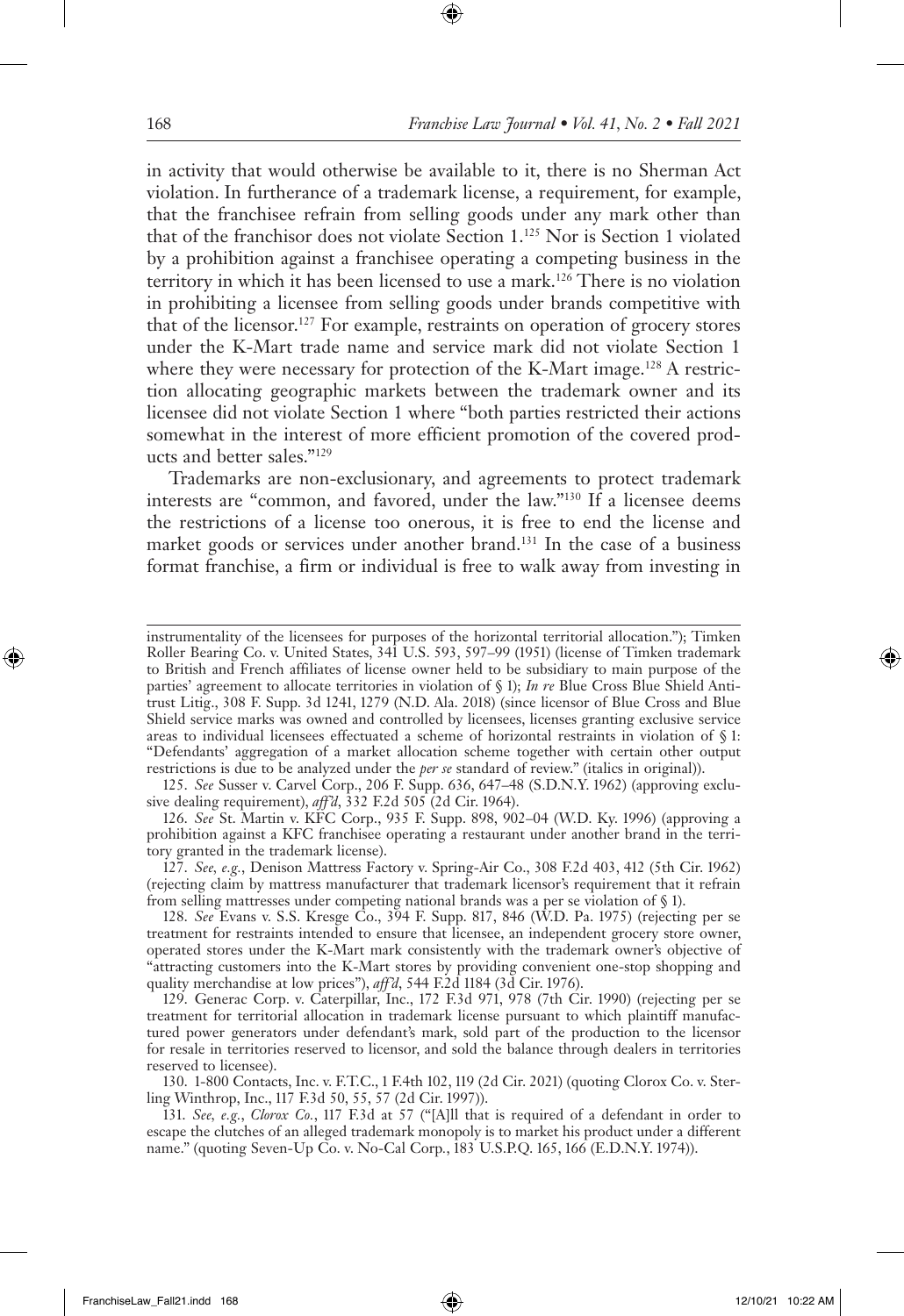the franchise in the first place if the license restrictions are objectionable.132 There is no compulsion to accept a trademark license, and protection of a trademark provides a procompetitive justification for restrictions incident to a trademark agreement.<sup>133</sup>

## **V. Resort to Quick-Look Analysis Under the Rule of Reason Is Foreclosed**

Plaintiffs alleged in nearly all of the reported cases that quick-look rule of reason analysis is appropriate and that a no-hire clause violates Section 1 under this standard. Several courts agreed, denying motions to dismiss on this basis.134 There is no basis for any such holding, as at least two courts have now acknowledged.<sup>135</sup>

The Supreme Court rejected in *Ohio v. American Express Co.* any departure from full rule of reason analysis for vertical restraints,<sup>136</sup> and quick-look analysis, which has been considered or applied by the Court only in cases involving horizontal conspiracies,<sup>137</sup> should have no application to no-hire

136. *See* Ohio v. Am. Express Co., 138 S. Ct. 2274, 2285 n.7 (2018) (refusing to accept evidence of anticompetitive effects as a proxy for proof of the relevant market and market power in a case alleging an unlawful vertical restraint).

137. *See* NCAA v. Alston, 141 S. Ct. 2141, 2155–60 (2021) (rejecting quick look for review of horizontal price fixing by joint venture); Cal. Dental Ass'n v. F.T.C., 526 U.S. 756, 778 (1999) (application of quick look rejected); F.T.C. v. Ind. Fed'n of Dentists, 476 U.S. 447, 460**–**64 (1986) (quick look applied); NCAA v. Bd. of Regents, 468 U.S. 85, 109 (1984) (quick look applied).

<sup>132.</sup> *See, e.g.*, Queen City Pizza v. Domino's Pizza, 124 F.3d 430, 441 (3d Cir. 1997) ("Plaintiffs need not have become Domino's franchisees. If the contractual restrictions in . . . the general franchise agreement were viewed as overly burdensome or risky at the time they were proposed, plaintiffs could have purchased a different form of restaurant, or made some alternative investment." (footnote omitted)).

<sup>133.</sup> *See, e.g.*, *1-800 Contacts*, 1 F.4th at 120 n.12 ("[W]e hold that protecting trademarks is a valid procompetitive justification for the restrictions" in a trademark infringement settlement agreement.).

<sup>134.</sup> *See* Blanton v. Domino's Pizza Franchising LLC, No. 18-13207, 2019 U.S. Dist. LEXIS 87737, at \*12–13 (E.D. Mich. May 24, 2019) (holding that complaint stated claim for violation of § 1 under per se rule and quick-look rule of reason); Butler v. Jimmy John's Franchise, LLC, 331 F. Supp. 3d 786, 795–97 (S.D. Ill. 2018) (same); Yi v. SK Bakeries, LLC, No. 18-5627 RJB, 2018 U.S. Dist. LEXIS 220966, at \*14–15 (W.D. Wash. Nov. 13, 2018) (holding that complaint stated claim for violation of § 1 under quick-look rule of reason; motion to dismiss granted as to per se claim); Deslandes v. McDonald's USA, LLC, No. 17 C 4857, 2018 U.S. Dist. LEXIS 105260, at \*20–23 (N.D. Ill. June 25, 2018) (same).

<sup>135.</sup> *See* Deslandes v. McDonald's USA, LLC, No. 17 C 4857, 2021 U.S. Dist. LEXIS 140735, at \*18–19 (N.D. Ill. July 28, 2021) ("This Court cannot say that it has enough experience with no-hire provisions of franchise agreements to predict with confidence that they must always be condemned, which means, under [*NCAA* v.] *Alston* [141 S. Ct. 2141 (2021)], that the Court must apply rule of reason analysis to this case."); Conrad v. Jimmy John's Franchise, LLC, No. 18-CV-00133-NJR, 2021 U.S. Dist. LEXIS 142272, at \*35 (S.D. Ill. July 23, 2021) ("*Alston* thus answers a question this Court punted at the motion-to-dismiss stage: The rule of reason applies in this monopsony case challenging a nationwide franchise's use of intrabrand restraints that were arguably 'designed to help (the company) more effectively compete with other brands by ensuring cooperation and collegiality among franchisees, and by encouraging investment in training.'" (citation omitted)).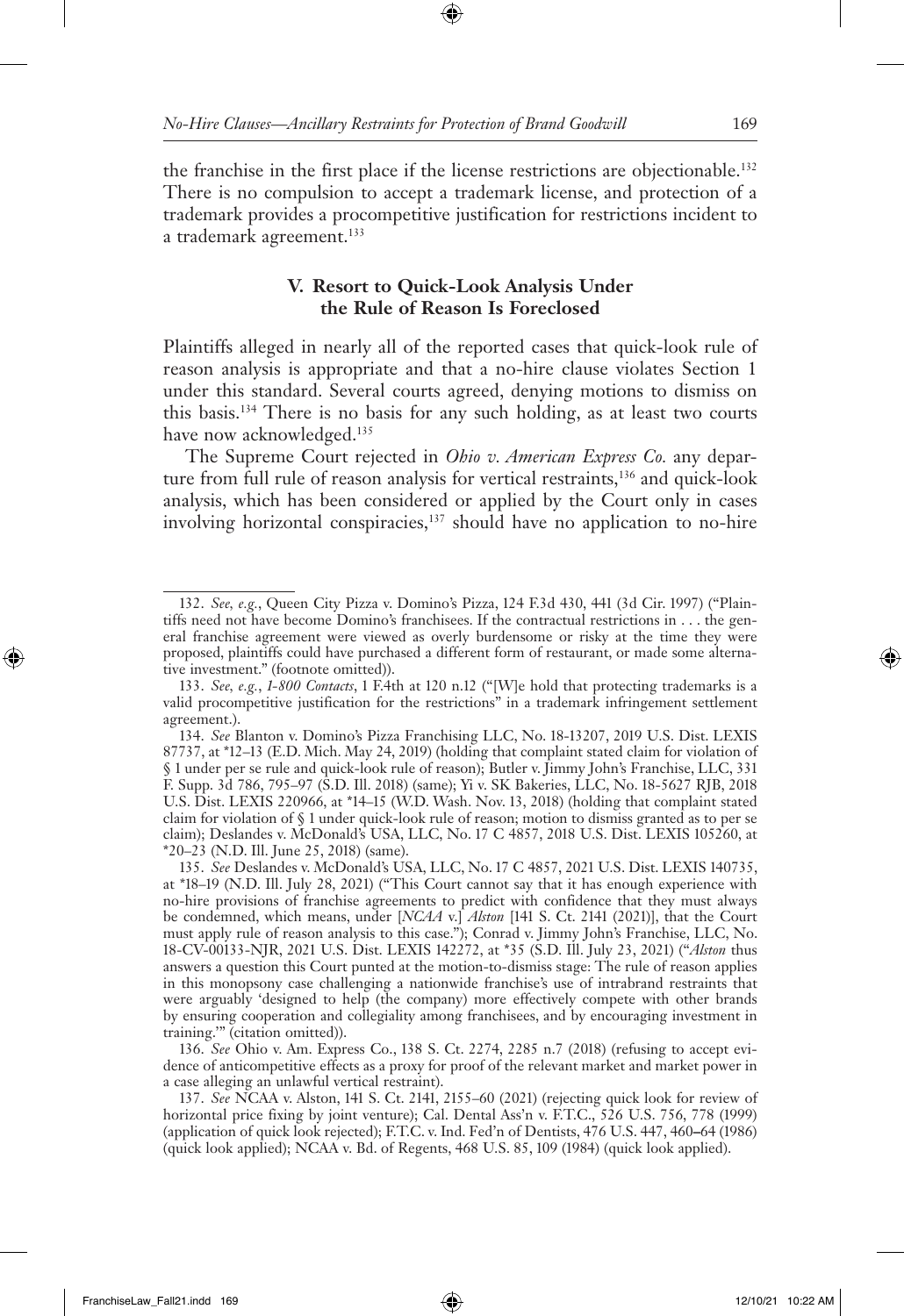clause cases, in which an intrabrand restraint has procompetitive effects comparable to those of vertical restraints.

The Court cleared away much of the analytical underbrush surrounding quick-look review in *NCAA v. Alston*, 138 holding that it is available only "for restraints at opposite ends of the competitive spectrum."139 At one end of the spectrum are restraints "so obviously incapable of harming competition that they require little scrutiny."140 At the other end are "agreements among competitors [that] so obviously threaten to reduce output and raise prices that they might be condemned as unlawful *per se* or rejected after only a quick look."141 The Court noted that, as to the latter class of restraints, "we take special care not to deploy these condemnatory tools until we have amassed 'considerable experience with the type of restraint at issue' and 'can predict with confidence that it would be invalidated in all or almost all instances."<sup>142</sup> There is no such judicial experience with no-hire clauses in franchise agreements, as one court has already acknowledged.<sup>143</sup>

Because vertical restraints typically pose no risk to competition<sup>144</sup> and have procompetitive effects,<sup>145</sup> quick-look analysis of vertical restraints has been held to be improper.<sup>146</sup> Similarly, quick-look analysis of restraints incident to a trademark agreement has been rejected. The Second Circuit recently reversed the Federal Trade Commission's holding that such restraints are "inherently suspect" and therefore not requiring full rule-of-reason analysis.147 Since trademarks are nonexclusionary and agreements to protect them should be presumed to be procompetitive, the appellate court rejected truncated rule-of-reason analysis for use restrictions incident to a trademark settlement agreement.<sup>148</sup>

142. *Id.* (quoting Leegin Creative Leather Prods. v. PSKS, Inc., 551 U.S. 877, 886-87 (2007)). 143. *See* Deslandes v. McDonald's USA, LLC, No. 17 C 4857, 2021 U.S. Dist. LEXIS 140735, at \*18–19 (N.D. Ill. July 28, 2021) ("This Court cannot say that it has enough experience with no-hire provisions of franchise agreements to predict with confidence that they must always be condemned, which means, under *Alston*, that the Court must apply rule of reason analysis to this case.").

144. *See, e.g.*, Ohio v. Am. Express Co., 138 S. Ct. 2274, 2285 n.7 (2018) ("Vertical restraints often pose no risk to competition unless the entity imposing them has market power . . . .").

145. *See, e.g.,* Cont'l T.V., Inc. v. GTE Sylvania Inc., 433 U.S. 36, 54 (1977) ("Vertical restrictions promote interbrand competition by allowing the manufacturer to achieve certain efficiencies in the distribution of his products.").

146. *See, e.g.*, Physician Specialty Pharm. v. Therapeutics, No. 18-cv-1044 (MJD/TNL), 2019 U.S. Dist. LEXIS 53115, at \*11–12 (D. Minn. Jan. 24, 2019) (magistrate's report and recommendation rejecting quick-look analysis for allegedly unlawful vertical restraints); Hannah's Boutique, Inc. v. Surdej, 112 F. Supp. 3d 758, 770 (N.D. Ill. 2015) (quick-look analysis rejected because "vertical restraints, including vertical agreements setting minimum resale prices, can have both pro-competitive and anti-competitive justifications" (citations omitted)).

147. *See* 1-800 Contacts, Inc. v. F.T.C., 1 F.4th 102, 116–17 (2d Cir. 2021).

148. *Id.* at 116 (rejecting truncated analysis for restraints incident to trademark infringement settlement agreement because trademarks are "by their nature non-exclusionary" and precedent "tells us instead to presume they are *procompetitive*" (citation omitted; emphasis in original)).

<sup>138.</sup> *Alston*, 141 S. Ct. 2141.

<sup>139.</sup> *Id.* at 2155.

<sup>140.</sup> *Id.* 

<sup>141.</sup> *Id.* at 2156 (italics in original).